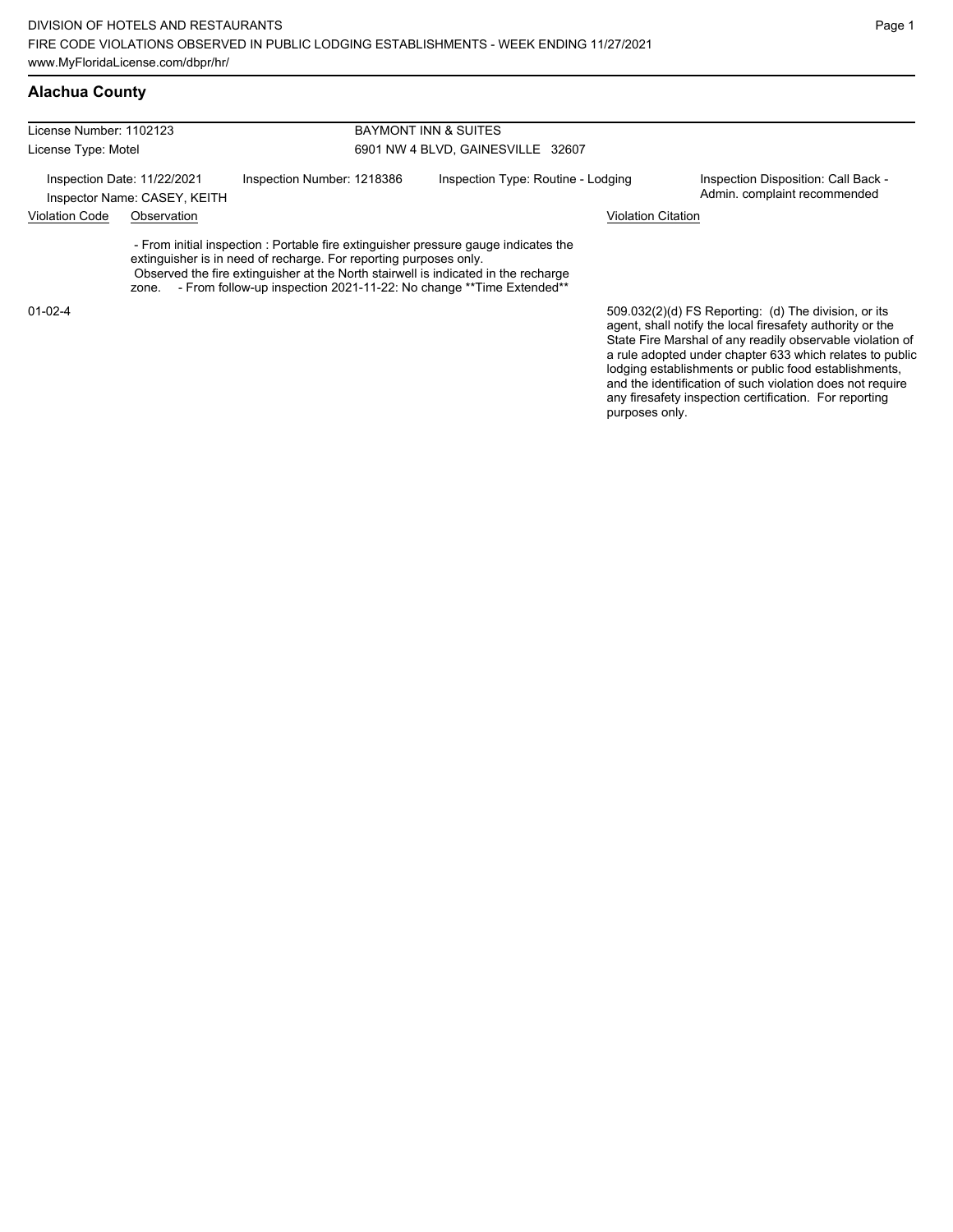and the identification of such violation does not require any firesafety inspection certification. For reporting

| <b>Bay County</b>       |                                                               |                                                                           |                                     |                                                                                    |                           |                                                                                                                                                                                                                                                                                                                                                                                                                            |  |  |
|-------------------------|---------------------------------------------------------------|---------------------------------------------------------------------------|-------------------------------------|------------------------------------------------------------------------------------|---------------------------|----------------------------------------------------------------------------------------------------------------------------------------------------------------------------------------------------------------------------------------------------------------------------------------------------------------------------------------------------------------------------------------------------------------------------|--|--|
| License Number: 1304199 |                                                               |                                                                           | BY THE BAY BUNGALOWS                |                                                                                    |                           |                                                                                                                                                                                                                                                                                                                                                                                                                            |  |  |
| License Type: Apartment |                                                               |                                                                           | 3803 W 17 ST, PANAMA CITY 324011274 |                                                                                    |                           |                                                                                                                                                                                                                                                                                                                                                                                                                            |  |  |
|                         | Inspection Date: 11/24/2021<br>Inspector Name: LYNN, NICKOLAS | Inspection Number: 1513198                                                |                                     | Inspection Type: Routine - Lodging                                                 |                           | Inspection Disposition: Inspection<br>Completed - No Further Action                                                                                                                                                                                                                                                                                                                                                        |  |  |
| <b>Violation Code</b>   | Observation                                                   |                                                                           |                                     |                                                                                    | <b>Violation Citation</b> |                                                                                                                                                                                                                                                                                                                                                                                                                            |  |  |
|                         |                                                               | recharge. For reporting purposes only. On front of unit 3.                |                                     | Portable fire extinguisher pressure gauge indicates the extinguisher is in need of |                           |                                                                                                                                                                                                                                                                                                                                                                                                                            |  |  |
| $01 - 02 - 4$           |                                                               |                                                                           |                                     |                                                                                    | purposes only.            | 509.032(2)(d) FS Reporting: (d) The division, or its<br>agent, shall notify the local firesafety authority or the<br>State Fire Marshal of any readily observable violation of<br>a rule adopted under chapter 633 which relates to public<br>lodging establishments or public food establishments,<br>and the identification of such violation does not require<br>any firesafety inspection certification. For reporting |  |  |
| License Number: 1300481 |                                                               |                                                                           |                                     | <b>VIEUX CARRE APARTMENTS</b>                                                      |                           |                                                                                                                                                                                                                                                                                                                                                                                                                            |  |  |
| License Type: Apartment |                                                               |                                                                           | 2405 STANFORD RD, PANAMA CITY 32405 |                                                                                    |                           |                                                                                                                                                                                                                                                                                                                                                                                                                            |  |  |
|                         | Inspection Date: 11/24/2021<br>Inspector Name: LYNN, NICKOLAS | Inspection Number: 1529412                                                |                                     | Inspection Type: Routine - Lodging                                                 |                           | Inspection Disposition: Inspection<br>Completed - No Further Action                                                                                                                                                                                                                                                                                                                                                        |  |  |
| <b>Violation Code</b>   | Observation                                                   |                                                                           |                                     |                                                                                    | <b>Violation Citation</b> |                                                                                                                                                                                                                                                                                                                                                                                                                            |  |  |
|                         |                                                               | recharge. For reporting purposes only. Outside D218                       |                                     | Portable fire extinguisher pressure gauge indicates the extinguisher is in need of |                           |                                                                                                                                                                                                                                                                                                                                                                                                                            |  |  |
| $01 - 02 - 4$           |                                                               |                                                                           |                                     |                                                                                    | purposes only.            | 509.032(2)(d) FS Reporting: (d) The division, or its<br>agent, shall notify the local firesafety authority or the<br>State Fire Marshal of any readily observable violation of<br>a rule adopted under chapter 633 which relates to public<br>lodging establishments or public food establishments,<br>and the identification of such violation does not require<br>any firesafety inspection certification. For reporting |  |  |
| License Number: 1300977 |                                                               |                                                                           |                                     | <b>TURTLE LAKE APARTMENTS</b>                                                      |                           |                                                                                                                                                                                                                                                                                                                                                                                                                            |  |  |
| License Type: Apartment |                                                               |                                                                           |                                     | 4324 W 20TH STREET, PANAMA CITY 32405                                              |                           |                                                                                                                                                                                                                                                                                                                                                                                                                            |  |  |
|                         | Inspection Date: 11/24/2021<br>Inspector Name: LYNN, NICKOLAS | Inspection Number: 1521723                                                |                                     | Inspection Type: Routine - Lodging                                                 |                           | Inspection Disposition: Inspection<br>Completed - No Further Action                                                                                                                                                                                                                                                                                                                                                        |  |  |
| <b>Violation Code</b>   | Observation                                                   |                                                                           |                                     |                                                                                    | <b>Violation Citation</b> |                                                                                                                                                                                                                                                                                                                                                                                                                            |  |  |
|                         | **Repeat Violation**                                          | recharge. For reporting purposes only. Outside N150. front of building F. |                                     | Portable fire extinguisher pressure gauge indicates the extinguisher is in need of |                           |                                                                                                                                                                                                                                                                                                                                                                                                                            |  |  |
| $01 - 02 - 4$           |                                                               |                                                                           |                                     |                                                                                    |                           | 509.032(2)(d) FS Reporting: (d) The division, or its<br>agent, shall notify the local firesafety authority or the<br>State Fire Marshal of any readily observable violation of<br>a rule adopted under chapter 633 which relates to public<br>lodging establishments or public food establishments,                                                                                                                        |  |  |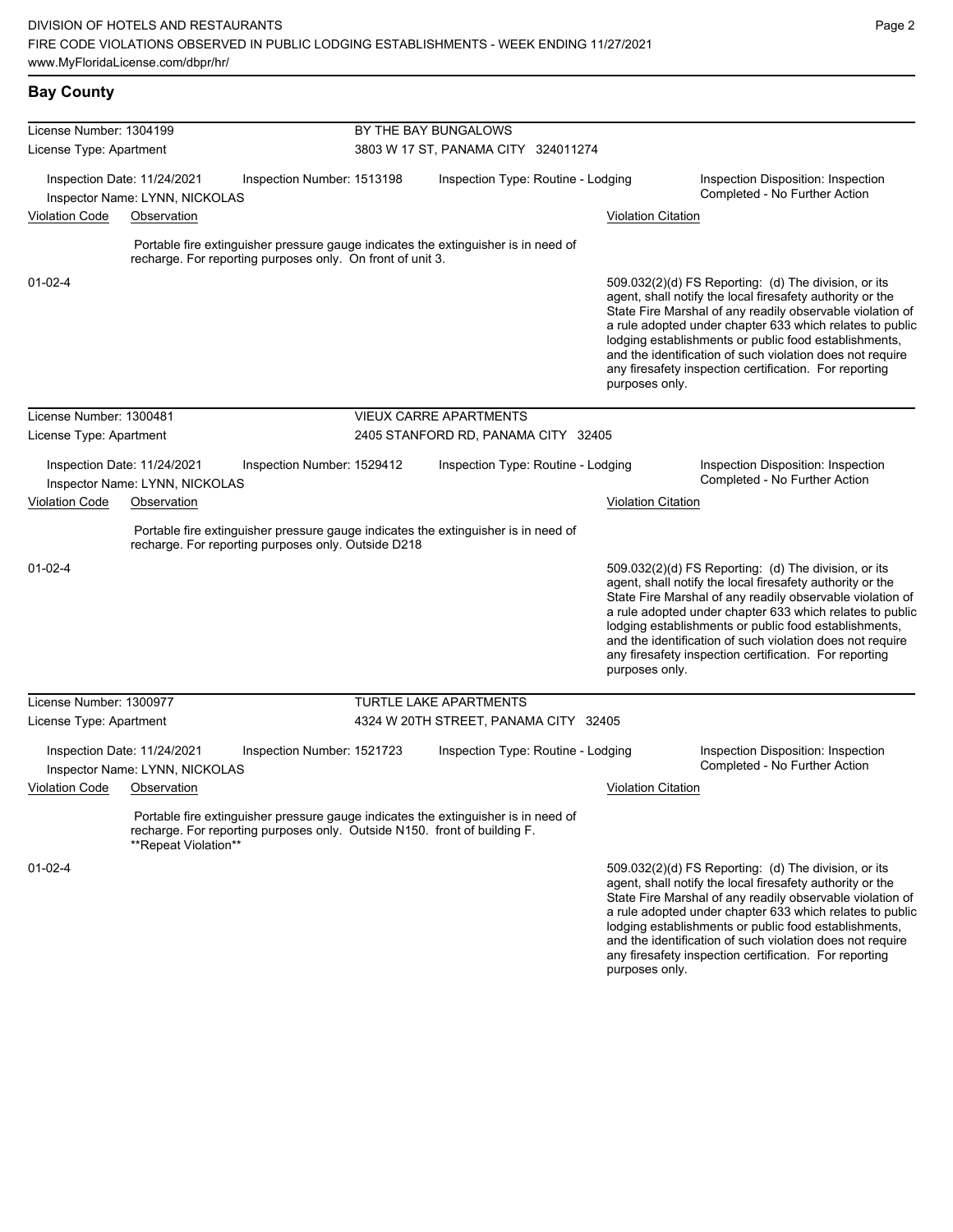| License Number: 1305101                                      |                |                                                                                       | RADISSON PANAMA CITY BEACH                  |                                                                                                                                                                                                                                          |  |  |
|--------------------------------------------------------------|----------------|---------------------------------------------------------------------------------------|---------------------------------------------|------------------------------------------------------------------------------------------------------------------------------------------------------------------------------------------------------------------------------------------|--|--|
| License Type: Motel                                          |                |                                                                                       | 15325 FRONT BEACH RD, PANAMA CITY BCH 32413 |                                                                                                                                                                                                                                          |  |  |
| Inspection Date: 11/24/2021<br>Inspector Name: WILSON, MISTY |                | Inspection Number: 1218471                                                            | Inspection Type: Routine - Lodging          | Inspection Disposition: Inspection<br>Completed - No Further Action                                                                                                                                                                      |  |  |
| <b>Violation Code</b>                                        | Observation    |                                                                                       | <b>Violation Citation</b>                   |                                                                                                                                                                                                                                          |  |  |
|                                                              | purposes only. | No boiler certificate or insurance inspector's boiler report available. For reporting |                                             |                                                                                                                                                                                                                                          |  |  |
| 08-03-4                                                      |                |                                                                                       |                                             | 61C-1.004(10) FAC and 509.032(2)(d) FS Reporting:<br>61C-1.004(10) The insurance inspector's boiler report is<br>required annually for power boilers and high<br>برزوا وجلاب بالمستحدث والمستري ومروائهما بمستلف ويستحيط والمثوا وسيتمرض |  |  |

61C-1.004(10) The insurance inspector's boiler report is pressure/high temperature boilers and biannually for low pressure steam or vapor heating boilers. 509.032(2)(d) The division, or its agent, shall notify the local firesafety authority or the State Fire Marshal of any readily observable violation of a rule adopted under chapter 633 which relates to public lodging establishments or public food establishments, and the identification of such violation does not require any firesafety inspection certification. For reporting purposes only.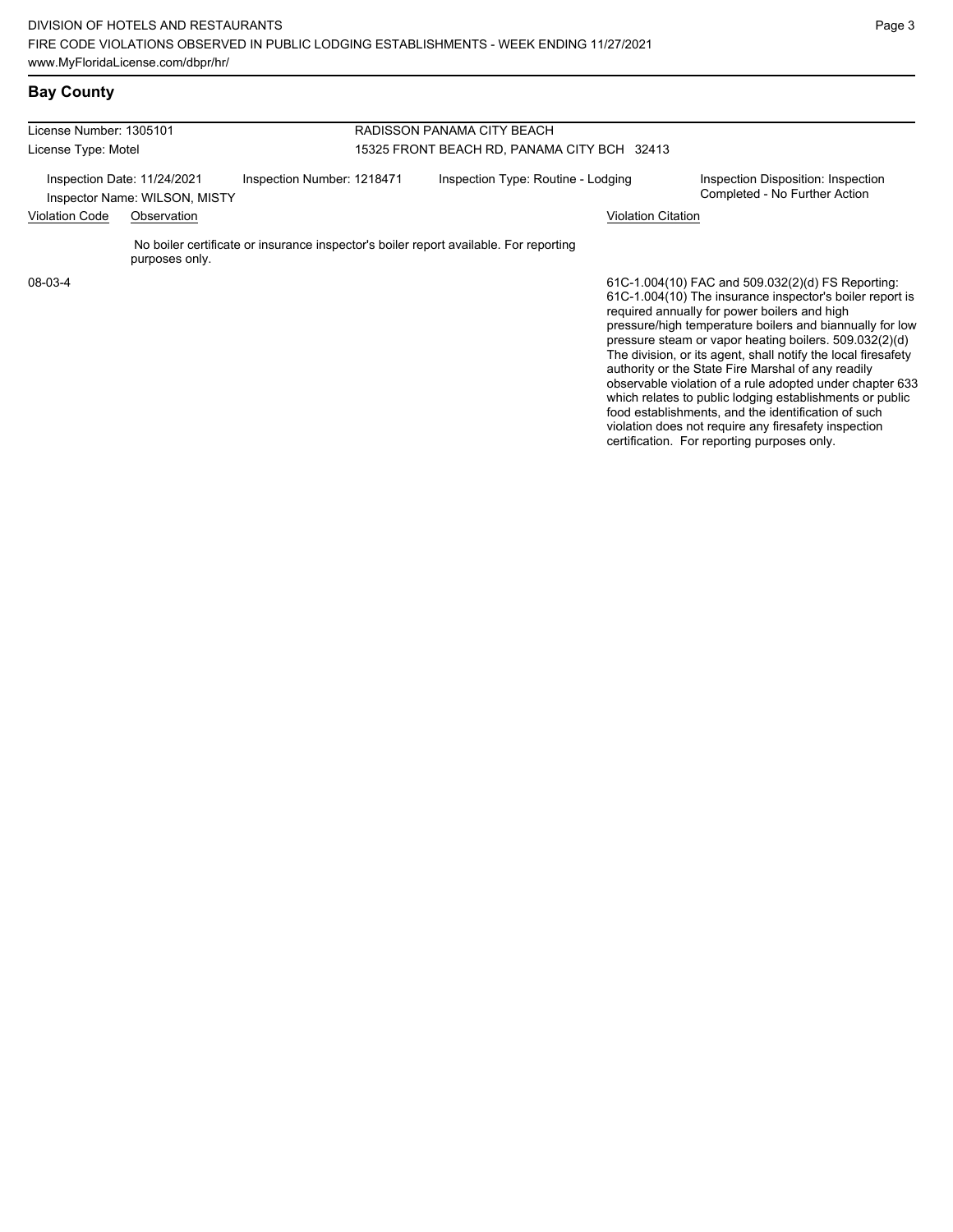| <b>Broward County</b>                                                                        |                                                                |                                                                                                                                                                       |                            |            |                                    |                                                                     |                                                                                                                                                                                                                                                                                                                                                                                                                                                                                                                                                                                                                                                                                                  |  |  |
|----------------------------------------------------------------------------------------------|----------------------------------------------------------------|-----------------------------------------------------------------------------------------------------------------------------------------------------------------------|----------------------------|------------|------------------------------------|---------------------------------------------------------------------|--------------------------------------------------------------------------------------------------------------------------------------------------------------------------------------------------------------------------------------------------------------------------------------------------------------------------------------------------------------------------------------------------------------------------------------------------------------------------------------------------------------------------------------------------------------------------------------------------------------------------------------------------------------------------------------------------|--|--|
| License Number: 1618968                                                                      |                                                                |                                                                                                                                                                       | <b>SPRINGHILL SUITES</b>   |            |                                    |                                                                     |                                                                                                                                                                                                                                                                                                                                                                                                                                                                                                                                                                                                                                                                                                  |  |  |
| License Type: Hotel                                                                          |                                                                |                                                                                                                                                                       | 151 SW 18 CT, DANIA 33004  |            |                                    |                                                                     |                                                                                                                                                                                                                                                                                                                                                                                                                                                                                                                                                                                                                                                                                                  |  |  |
| Inspection Date: 11/24/2021<br>Inspection Number: 1161527<br>Inspector Name: LONDONO, GLORIA |                                                                | Inspection Type: Routine - Lodging                                                                                                                                    |                            |            |                                    | Inspection Disposition: Inspection<br>Completed - No Further Action |                                                                                                                                                                                                                                                                                                                                                                                                                                                                                                                                                                                                                                                                                                  |  |  |
| <b>Violation Code</b>                                                                        | Observation                                                    |                                                                                                                                                                       |                            |            |                                    | <b>Violation Citation</b>                                           |                                                                                                                                                                                                                                                                                                                                                                                                                                                                                                                                                                                                                                                                                                  |  |  |
|                                                                                              | purposes only.                                                 | Trouble/alarm light illuminated on the fire alarm control panel. For reporting                                                                                        |                            |            |                                    |                                                                     |                                                                                                                                                                                                                                                                                                                                                                                                                                                                                                                                                                                                                                                                                                  |  |  |
| 04-01-4                                                                                      |                                                                |                                                                                                                                                                       |                            |            |                                    | purposes only.                                                      | 509.032(2)(d) FS Reporting: The division, or its agent,<br>shall notify the local firesafety authority or the State Fire<br>Marshal of any readily observable violation of a rule<br>adopted under chapter 633 which relates to public<br>lodging establishments or public food establishments,<br>and the identification of such violation does not require<br>any firesafety inspection certification. For reporting                                                                                                                                                                                                                                                                           |  |  |
| License Number: 1620697                                                                      |                                                                |                                                                                                                                                                       |                            |            | HILTON GARDEN INN FT LAUDERDALE    |                                                                     |                                                                                                                                                                                                                                                                                                                                                                                                                                                                                                                                                                                                                                                                                                  |  |  |
| License Type: Hotel                                                                          |                                                                |                                                                                                                                                                       | 180 SW 18 AVE, DANIA 33004 |            |                                    |                                                                     |                                                                                                                                                                                                                                                                                                                                                                                                                                                                                                                                                                                                                                                                                                  |  |  |
|                                                                                              | Inspection Date: 11/24/2021<br>Inspector Name: LONDONO, GLORIA | Inspection Number: 1161521                                                                                                                                            |                            |            | Inspection Type: Routine - Lodging |                                                                     | Inspection Disposition: Inspection<br>Completed - No Further Action                                                                                                                                                                                                                                                                                                                                                                                                                                                                                                                                                                                                                              |  |  |
| <b>Violation Code</b>                                                                        | Observation                                                    |                                                                                                                                                                       |                            |            |                                    | <b>Violation Citation</b>                                           |                                                                                                                                                                                                                                                                                                                                                                                                                                                                                                                                                                                                                                                                                                  |  |  |
|                                                                                              | purposes only. 10/02/21                                        | Boiler certificate or insurance inspector's boiler report expired. For reporting                                                                                      |                            |            |                                    |                                                                     |                                                                                                                                                                                                                                                                                                                                                                                                                                                                                                                                                                                                                                                                                                  |  |  |
| 08-01-4                                                                                      |                                                                |                                                                                                                                                                       |                            |            |                                    |                                                                     | 61C-1.004(10) FAC and 509.032(2)(d) FS Reporting:<br>61C-1.004(10) The insurance inspector's boiler report is<br>required annually for power boilers and high<br>pressure/high temperature boilers and biannually for low<br>pressure steam or vapor heating boilers. 509.032(2)(d)<br>The division, or its agent, shall notify the local firesafety<br>authority or the State Fire Marshal of any readily<br>observable violation of a rule adopted under chapter 633<br>which relates to public lodging establishments or public<br>food establishments, and the identification of such<br>violation does not require any firesafety inspection<br>certification. For reporting purposes only. |  |  |
| License Number: 1603811                                                                      |                                                                |                                                                                                                                                                       | LOMAR PROPERTY GROUP LLC   |            |                                    |                                                                     |                                                                                                                                                                                                                                                                                                                                                                                                                                                                                                                                                                                                                                                                                                  |  |  |
| License Type: Apartment                                                                      |                                                                |                                                                                                                                                                       |                            |            | 3604 TAYLOR ST, HOLLYWOOD 33021    |                                                                     |                                                                                                                                                                                                                                                                                                                                                                                                                                                                                                                                                                                                                                                                                                  |  |  |
|                                                                                              | Inspection Date: 11/24/2021<br>Inspector Name: CHRISTGEN, THOM | Inspection Number: 1533548                                                                                                                                            |                            | Inspection | Inspection Type: Lodging-Licensing |                                                                     | Inspection Disposition: Inspection<br>Completed - No Further Action                                                                                                                                                                                                                                                                                                                                                                                                                                                                                                                                                                                                                              |  |  |
| <b>Violation Code</b>                                                                        | Observation                                                    |                                                                                                                                                                       |                            |            |                                    | <b>Violation Citation</b>                                           |                                                                                                                                                                                                                                                                                                                                                                                                                                                                                                                                                                                                                                                                                                  |  |  |
|                                                                                              | of the main door to unit 1.                                    | Portable fire extinguisher pressure gauge indicates the extinguisher is in need of<br>recharge. For reporting purposes only. Observed on the extinguisher to the left |                            |            |                                    |                                                                     |                                                                                                                                                                                                                                                                                                                                                                                                                                                                                                                                                                                                                                                                                                  |  |  |
| $01 - 02 - 4$                                                                                |                                                                |                                                                                                                                                                       |                            |            |                                    | purposes only.                                                      | 509.032(2)(d) FS Reporting: (d) The division, or its<br>agent, shall notify the local firesafety authority or the<br>State Fire Marshal of any readily observable violation of<br>a rule adopted under chapter 633 which relates to public<br>lodging establishments or public food establishments,<br>and the identification of such violation does not require<br>any firesafety inspection certification. For reporting                                                                                                                                                                                                                                                                       |  |  |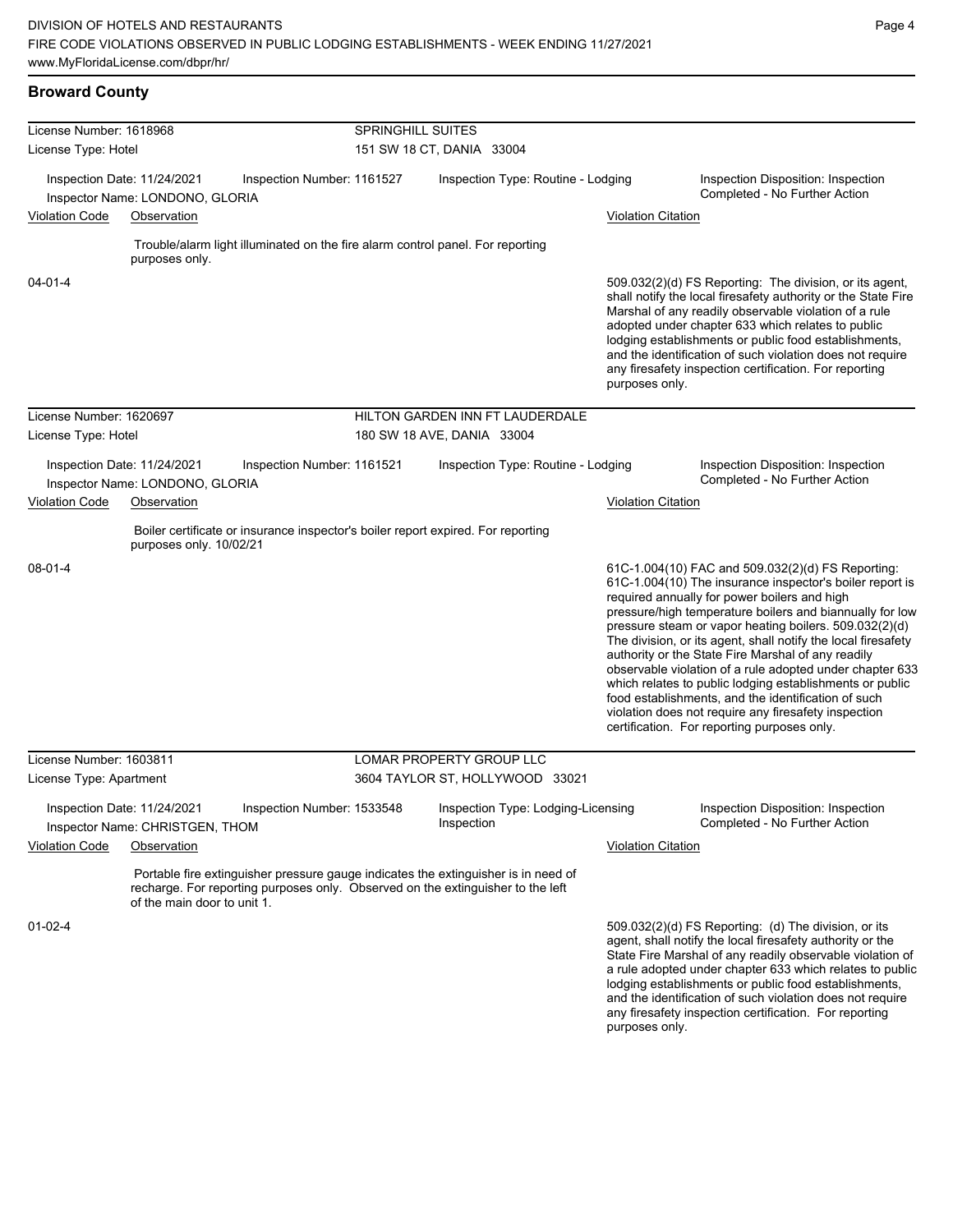| <b>Broward County</b>   |                                                                |                                                                                                                                                                      |                                |            |                                                         |                           |                                                                                                                                                                                                                                                                                                                                                                                                                                                                                                                                                                                                                                                                                                  |
|-------------------------|----------------------------------------------------------------|----------------------------------------------------------------------------------------------------------------------------------------------------------------------|--------------------------------|------------|---------------------------------------------------------|---------------------------|--------------------------------------------------------------------------------------------------------------------------------------------------------------------------------------------------------------------------------------------------------------------------------------------------------------------------------------------------------------------------------------------------------------------------------------------------------------------------------------------------------------------------------------------------------------------------------------------------------------------------------------------------------------------------------------------------|
| License Number: 1604530 |                                                                |                                                                                                                                                                      | <b>LOMAR APARTMENTS</b>        |            |                                                         |                           |                                                                                                                                                                                                                                                                                                                                                                                                                                                                                                                                                                                                                                                                                                  |
| License Type: Apartment |                                                                |                                                                                                                                                                      | 314 S LUNA CT, HOLLYWOOD 33021 |            |                                                         |                           |                                                                                                                                                                                                                                                                                                                                                                                                                                                                                                                                                                                                                                                                                                  |
|                         | Inspection Date: 11/23/2021<br>Inspector Name: CHRISTGEN, THOM | Inspection Number: 1533523                                                                                                                                           |                                | Inspection | Inspection Type: Lodging-Licensing                      |                           | Inspection Disposition: Inspection<br>Completed - No Further Action                                                                                                                                                                                                                                                                                                                                                                                                                                                                                                                                                                                                                              |
| <b>Violation Code</b>   | Observation                                                    |                                                                                                                                                                      |                                |            |                                                         | <b>Violation Citation</b> |                                                                                                                                                                                                                                                                                                                                                                                                                                                                                                                                                                                                                                                                                                  |
|                         | hallway from unit 9.                                           | Portable fire extinguisher pressure gauge indicates the extinguisher is in need of<br>recharge. For reporting purposes only. Observed on the extinguisher across the |                                |            |                                                         |                           |                                                                                                                                                                                                                                                                                                                                                                                                                                                                                                                                                                                                                                                                                                  |
| $01 - 02 - 4$           |                                                                |                                                                                                                                                                      |                                |            |                                                         | purposes only.            | 509.032(2)(d) FS Reporting: (d) The division, or its<br>agent, shall notify the local firesafety authority or the<br>State Fire Marshal of any readily observable violation of<br>a rule adopted under chapter 633 which relates to public<br>lodging establishments or public food establishments,<br>and the identification of such violation does not require<br>any firesafety inspection certification. For reporting                                                                                                                                                                                                                                                                       |
| License Number: 1607670 |                                                                |                                                                                                                                                                      | <b>CRYSTAL APARTMENTS</b>      |            |                                                         |                           |                                                                                                                                                                                                                                                                                                                                                                                                                                                                                                                                                                                                                                                                                                  |
| License Type: Apartment |                                                                |                                                                                                                                                                      |                                |            | 107 NE 8 ST, POMPANO BEACH 33060                        |                           |                                                                                                                                                                                                                                                                                                                                                                                                                                                                                                                                                                                                                                                                                                  |
|                         | Inspection Date: 11/24/2021<br>Inspector Name: CUDEMOS, HAIDA  | Inspection Number: 1527909                                                                                                                                           |                                |            | Inspection Type: Routine - Lodging                      |                           | Inspection Disposition: Inspection<br>Completed - No Further Action                                                                                                                                                                                                                                                                                                                                                                                                                                                                                                                                                                                                                              |
| <b>Violation Code</b>   | Observation                                                    |                                                                                                                                                                      |                                |            |                                                         | <b>Violation Citation</b> |                                                                                                                                                                                                                                                                                                                                                                                                                                                                                                                                                                                                                                                                                                  |
|                         | recharge. For reporting purposes only.                         | Portable fire extinguisher pressure gauge indicates the extinguisher is in need of<br>Observed next to apartment 2 on first floor.                                   |                                |            |                                                         |                           |                                                                                                                                                                                                                                                                                                                                                                                                                                                                                                                                                                                                                                                                                                  |
| $01 - 02 - 4$           |                                                                |                                                                                                                                                                      |                                |            |                                                         | purposes only.            | 509.032(2)(d) FS Reporting: (d) The division, or its<br>agent, shall notify the local firesafety authority or the<br>State Fire Marshal of any readily observable violation of<br>a rule adopted under chapter 633 which relates to public<br>lodging establishments or public food establishments,<br>and the identification of such violation does not require<br>any firesafety inspection certification. For reporting                                                                                                                                                                                                                                                                       |
| License Number: 1620857 |                                                                |                                                                                                                                                                      | THE ATLANTIC HOTEL & SPA       |            |                                                         |                           |                                                                                                                                                                                                                                                                                                                                                                                                                                                                                                                                                                                                                                                                                                  |
| License Type: Hotel     |                                                                |                                                                                                                                                                      |                                |            | 601 N FORT LAUDERDALE BEACH BLVD, FORT LAUDERDALE 33304 |                           |                                                                                                                                                                                                                                                                                                                                                                                                                                                                                                                                                                                                                                                                                                  |
|                         | Inspection Date: 11/23/2021<br>Inspector Name: BRANN, JUSTIN   | Inspection Number: 1163485                                                                                                                                           |                                |            | Inspection Type: Complaint Full                         |                           | Inspection Disposition: Inspection<br>Completed - No Further Action                                                                                                                                                                                                                                                                                                                                                                                                                                                                                                                                                                                                                              |
| Violation Code          | Observation                                                    | Boiler certificate or insurance inspector's boiler report expired. For reporting                                                                                     |                                |            |                                                         | <b>Violation Citation</b> |                                                                                                                                                                                                                                                                                                                                                                                                                                                                                                                                                                                                                                                                                                  |
|                         | purposes only.                                                 |                                                                                                                                                                      |                                |            |                                                         |                           |                                                                                                                                                                                                                                                                                                                                                                                                                                                                                                                                                                                                                                                                                                  |
| 08-01-4                 |                                                                |                                                                                                                                                                      |                                |            |                                                         |                           | 61C-1.004(10) FAC and 509.032(2)(d) FS Reporting:<br>61C-1.004(10) The insurance inspector's boiler report is<br>required annually for power boilers and high<br>pressure/high temperature boilers and biannually for low<br>pressure steam or vapor heating boilers. 509.032(2)(d)<br>The division, or its agent, shall notify the local firesafety<br>authority or the State Fire Marshal of any readily<br>observable violation of a rule adopted under chapter 633<br>which relates to public lodging establishments or public<br>food establishments, and the identification of such<br>violation does not require any firesafety inspection<br>certification. For reporting purposes only. |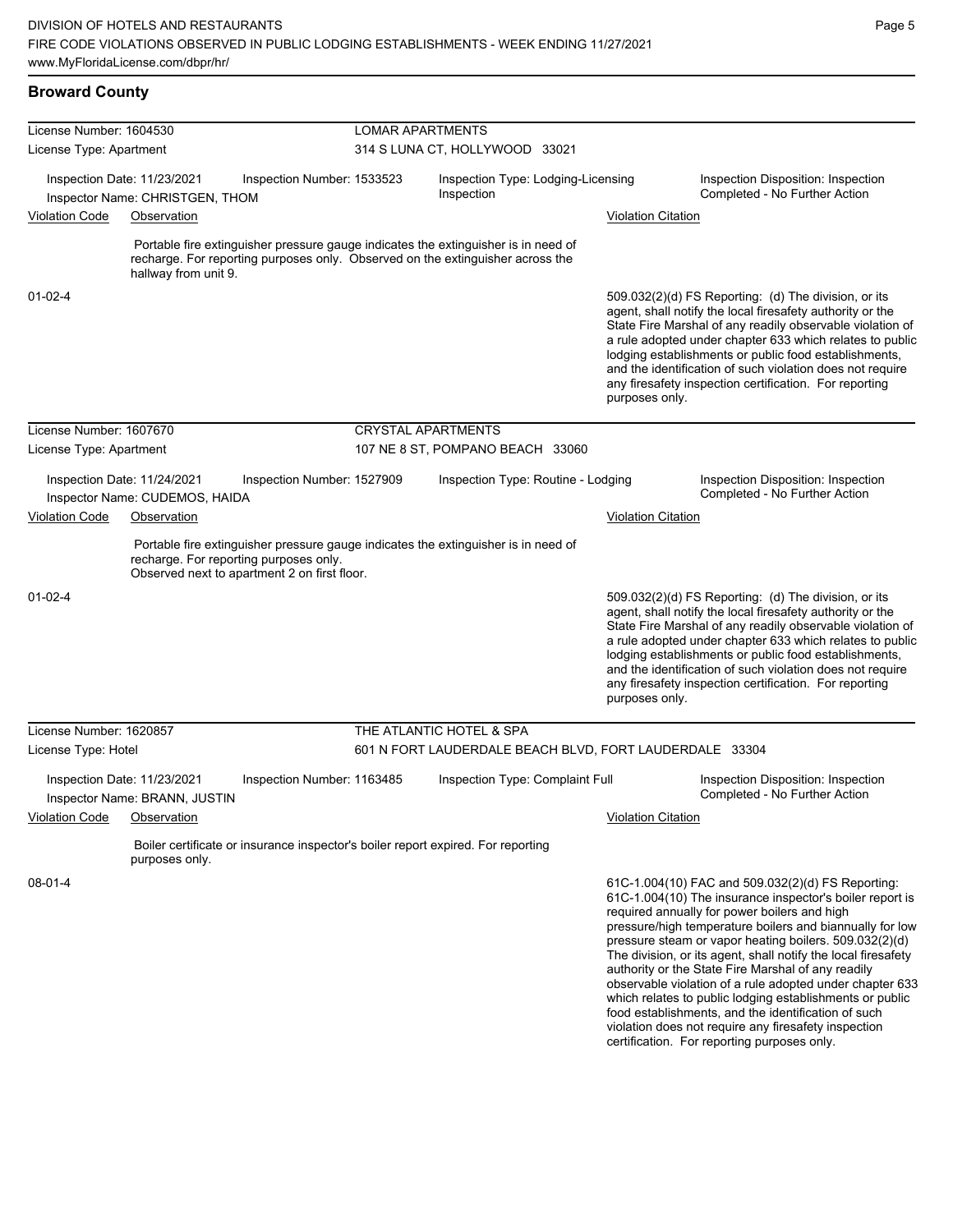## **Collier County**

| License Number: 2102425 |                                                                |                                                                                                                                                      | <b>VILLAS OF CAPRI APARTMENTS</b>  |                                                                                                                                                                                   |  |  |  |  |
|-------------------------|----------------------------------------------------------------|------------------------------------------------------------------------------------------------------------------------------------------------------|------------------------------------|-----------------------------------------------------------------------------------------------------------------------------------------------------------------------------------|--|--|--|--|
| License Type: Apartment |                                                                |                                                                                                                                                      | 7725 TARA CIR, NAPLES 34104-6482   |                                                                                                                                                                                   |  |  |  |  |
|                         | Inspection Date: 11/24/2021<br>Inspector Name: DILLON, TIMOTHY | Inspection Number: 1528350                                                                                                                           | Inspection Type: Routine - Lodging | Inspection Disposition: Inspection<br>Completed - No Further Action                                                                                                               |  |  |  |  |
| <b>Violation Code</b>   | Observation                                                    |                                                                                                                                                      | <b>Violation Citation</b>          |                                                                                                                                                                                   |  |  |  |  |
|                         |                                                                | Trouble/alarm light illuminated on the fire alarm control panel. For reporting<br>purposes only. Observed the fire panel is showing a trouble alarm. |                                    |                                                                                                                                                                                   |  |  |  |  |
| $04 - 01 - 4$           |                                                                |                                                                                                                                                      |                                    | 509.032(2)(d) FS Reporting: The division, or its agent,<br>shall notify the local firesafety authority or the State Fire<br>Marshal of any readily observable violation of a rule |  |  |  |  |

adopted under chapter 633 which relates to public lodging establishments or public food establishments, and the identification of such violation does not require any firesafety inspection certification. For reporting

purposes only.

Page 6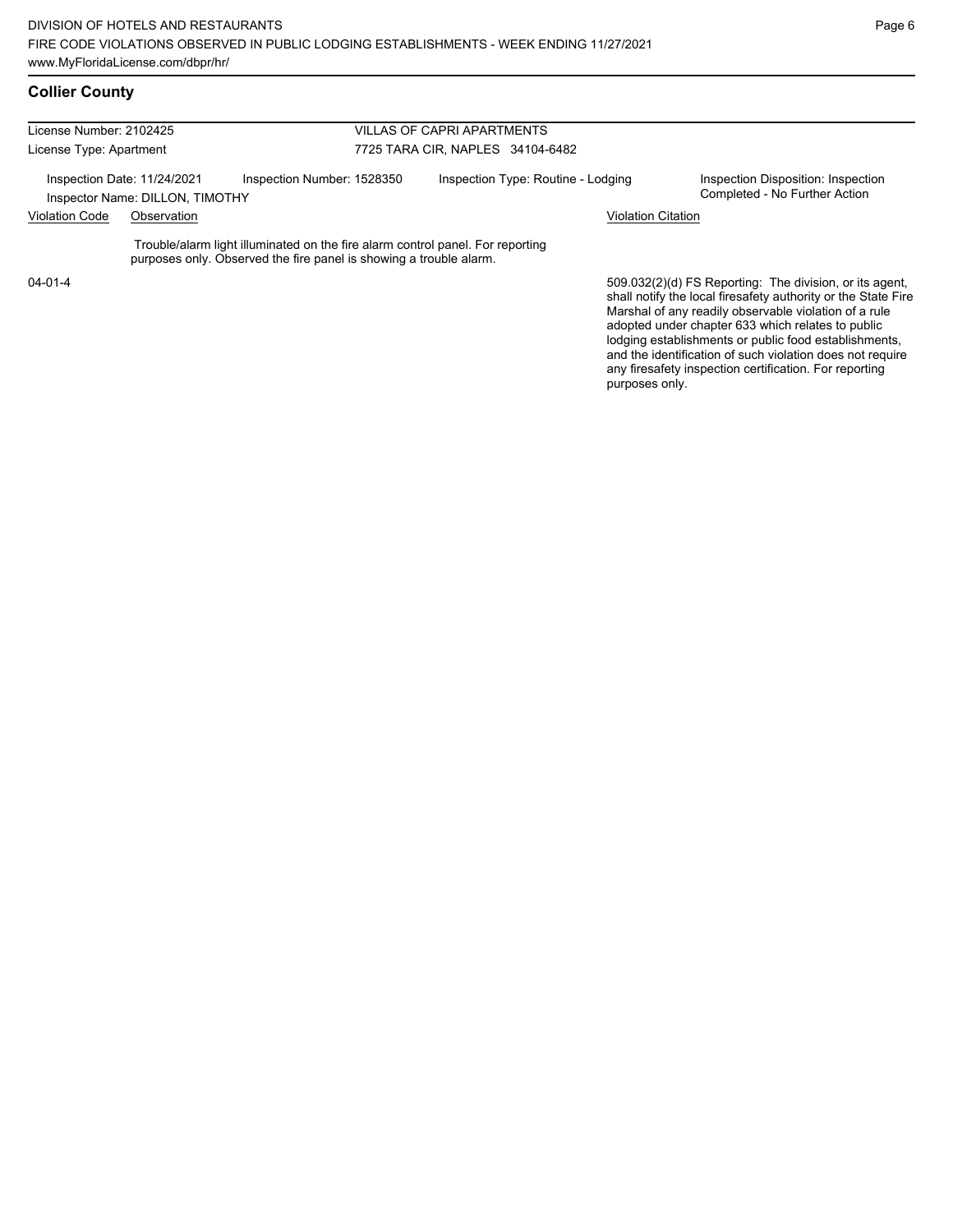lodging establishments or public food establishments, and the identification of such violation does not require any firesafety inspection certification. For reporting

| <b>Dade County</b>                                               |                                                                  |                                                                                                                                                                                                                        |                             |                                      |                           |                                                                                                                                                                                                                                                                                                                                                                                                                            |  |  |
|------------------------------------------------------------------|------------------------------------------------------------------|------------------------------------------------------------------------------------------------------------------------------------------------------------------------------------------------------------------------|-----------------------------|--------------------------------------|---------------------------|----------------------------------------------------------------------------------------------------------------------------------------------------------------------------------------------------------------------------------------------------------------------------------------------------------------------------------------------------------------------------------------------------------------------------|--|--|
| License Number: 2312003                                          |                                                                  |                                                                                                                                                                                                                        | <b>SPECTRUM NETWORK</b>     |                                      |                           |                                                                                                                                                                                                                                                                                                                                                                                                                            |  |  |
| License Type: Apartment                                          |                                                                  |                                                                                                                                                                                                                        | 31 NW 5 ST, HOMESTEAD 33030 |                                      |                           |                                                                                                                                                                                                                                                                                                                                                                                                                            |  |  |
| Inspection Date: 11/22/2021<br>Inspector Name: LEIDECKER, EDILMA |                                                                  | Inspection Number: 1513687                                                                                                                                                                                             |                             | Inspection Type: Routine - Lodging   |                           | Inspection Disposition: Warning<br><b>Issued</b>                                                                                                                                                                                                                                                                                                                                                                           |  |  |
| <b>Violation Code</b>                                            | Observation                                                      |                                                                                                                                                                                                                        |                             |                                      | Violation Citation        |                                                                                                                                                                                                                                                                                                                                                                                                                            |  |  |
|                                                                  |                                                                  | Portable fire extinguisher locked in a box with no means of access to the fire<br>extinguisher. For reporting purposes only. Observed the two portable fire<br>extinguishers (first and second floor) locked in a box. |                             |                                      |                           |                                                                                                                                                                                                                                                                                                                                                                                                                            |  |  |
| $01 - 06 - 4$                                                    |                                                                  |                                                                                                                                                                                                                        |                             |                                      | purposes only.            | 509.032(2)(d) FS Reporting: (d) The division, or its<br>agent, shall notify the local firesafety authority or the<br>State Fire Marshal of any readily observable violation of<br>a rule adopted under chapter 633 which relates to public<br>lodging establishments or public food establishments,<br>and the identification of such violation does not require<br>any firesafety inspection certification. For reporting |  |  |
| License Number: 2324834                                          |                                                                  |                                                                                                                                                                                                                        | <b>ALEDITH APTS</b>         |                                      |                           |                                                                                                                                                                                                                                                                                                                                                                                                                            |  |  |
| License Type: Apartment                                          |                                                                  |                                                                                                                                                                                                                        |                             | 174 NW 2 AVE, HOMESTEAD 330305866    |                           |                                                                                                                                                                                                                                                                                                                                                                                                                            |  |  |
|                                                                  | Inspection Date: 11/23/2021<br>Inspector Name: LEIDECKER, EDILMA | Inspection Number: 1520564                                                                                                                                                                                             |                             | Inspection Type: Routine - Lodging   |                           | Inspection Disposition: Inspection<br>Completed - No Further Action                                                                                                                                                                                                                                                                                                                                                        |  |  |
| <b>Violation Code</b>                                            | Observation                                                      |                                                                                                                                                                                                                        |                             |                                      | <b>Violation Citation</b> |                                                                                                                                                                                                                                                                                                                                                                                                                            |  |  |
|                                                                  |                                                                  | Trouble/alarm light illuminated on the fire alarm control panel. For reporting<br>purposes only. **Repeat Violation**                                                                                                  |                             |                                      |                           |                                                                                                                                                                                                                                                                                                                                                                                                                            |  |  |
| $04 - 01 - 4$                                                    |                                                                  |                                                                                                                                                                                                                        |                             |                                      | purposes only.            | 509.032(2)(d) FS Reporting: The division, or its agent,<br>shall notify the local firesafety authority or the State Fire<br>Marshal of any readily observable violation of a rule<br>adopted under chapter 633 which relates to public<br>lodging establishments or public food establishments,<br>and the identification of such violation does not require<br>any firesafety inspection certification. For reporting     |  |  |
| License Number: 2315808                                          |                                                                  |                                                                                                                                                                                                                        | SUPER 8 MOTEL               |                                      |                           |                                                                                                                                                                                                                                                                                                                                                                                                                            |  |  |
| License Type: Motel                                              |                                                                  |                                                                                                                                                                                                                        |                             | 1202 N KROME AVE, FLORIDA CITY 33034 |                           |                                                                                                                                                                                                                                                                                                                                                                                                                            |  |  |
|                                                                  | Inspection Date: 11/22/2021<br>Inspector Name: LEIDECKER, EDILMA | Inspection Number: 1218568                                                                                                                                                                                             |                             | Inspection Type: Routine - Lodging   |                           | Inspection Disposition: Inspection<br>Completed - No Further Action                                                                                                                                                                                                                                                                                                                                                        |  |  |
| <b>Violation Code</b>                                            | Observation                                                      |                                                                                                                                                                                                                        |                             |                                      | Violation Citation        |                                                                                                                                                                                                                                                                                                                                                                                                                            |  |  |
|                                                                  |                                                                  | Trouble/alarm light illuminated on the fire alarm control panel. For reporting<br>purposes only. Located at water heater room.                                                                                         |                             |                                      |                           |                                                                                                                                                                                                                                                                                                                                                                                                                            |  |  |
| $04 - 01 - 4$                                                    |                                                                  |                                                                                                                                                                                                                        |                             |                                      |                           | 509.032(2)(d) FS Reporting: The division, or its agent,<br>shall notify the local firesafety authority or the State Fire<br>Marshal of any readily observable violation of a rule<br>adopted under chapter 633 which relates to public                                                                                                                                                                                     |  |  |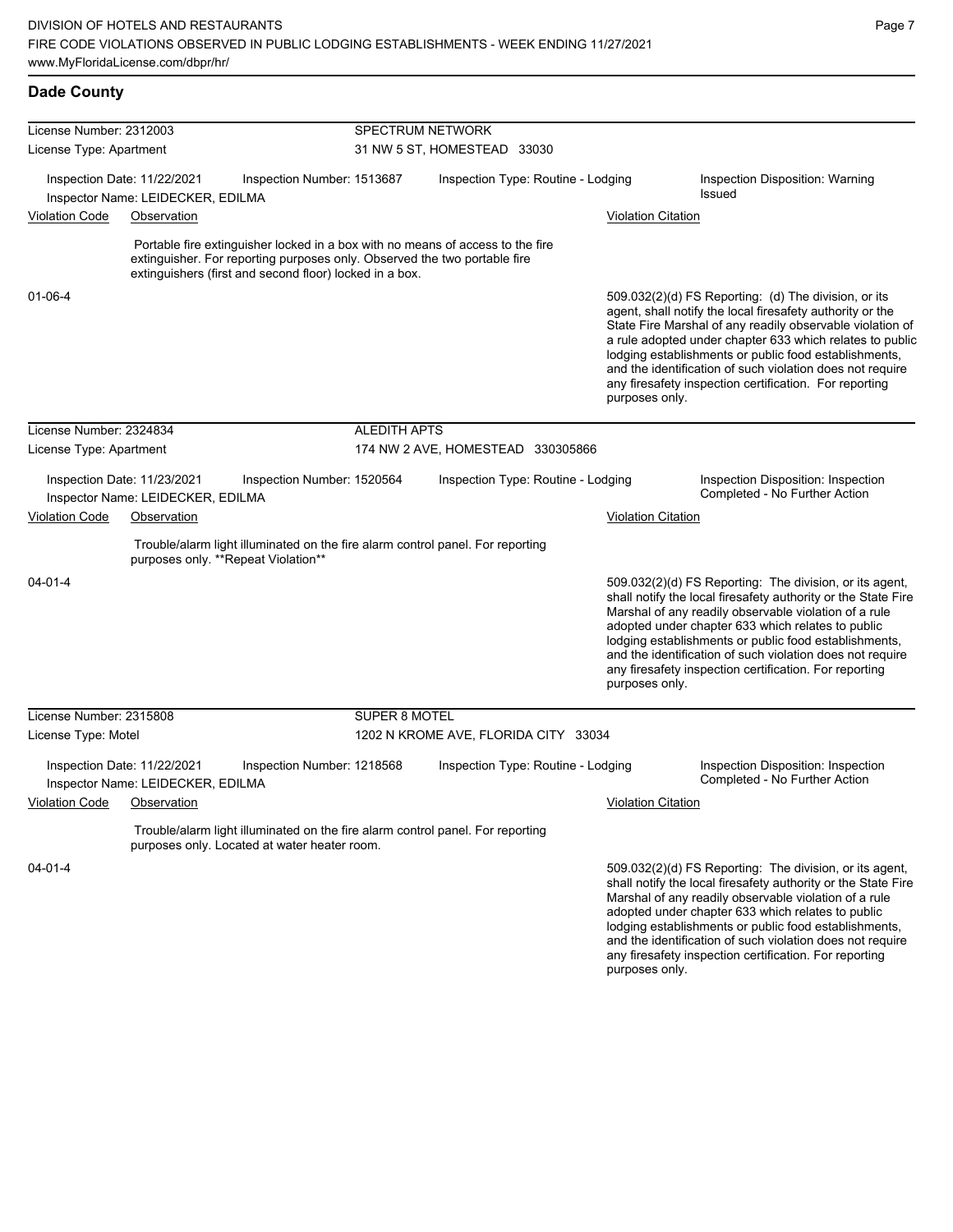| License Number: 2311674 |                                                                  |                                                                                                                                                                                                                             | APARTMENTOS SEGOVIA                |                           |                                                                                                                                                                                                                                                                                                                                                                                                                                                                                                                                                                                           |  |  |
|-------------------------|------------------------------------------------------------------|-----------------------------------------------------------------------------------------------------------------------------------------------------------------------------------------------------------------------------|------------------------------------|---------------------------|-------------------------------------------------------------------------------------------------------------------------------------------------------------------------------------------------------------------------------------------------------------------------------------------------------------------------------------------------------------------------------------------------------------------------------------------------------------------------------------------------------------------------------------------------------------------------------------------|--|--|
| License Type: Apartment |                                                                  |                                                                                                                                                                                                                             | 119 NW 16 AVE, MIAMI 33125         |                           |                                                                                                                                                                                                                                                                                                                                                                                                                                                                                                                                                                                           |  |  |
|                         | Inspection Date: 11/22/2021<br>Inspector Name: GONZALEZ, ERIK    | Inspection Number: 1528418                                                                                                                                                                                                  | Inspection Type: Routine - Lodging |                           | Inspection Disposition: Inspection<br>Completed - No Further Action                                                                                                                                                                                                                                                                                                                                                                                                                                                                                                                       |  |  |
| <b>Violation Code</b>   | Observation                                                      |                                                                                                                                                                                                                             |                                    | <b>Violation Citation</b> |                                                                                                                                                                                                                                                                                                                                                                                                                                                                                                                                                                                           |  |  |
|                         |                                                                  | Portable fire extinguisher locked in a box with no means of access to the fire<br>extinguisher. For reporting purposes only. Observed extinguishers with no<br>braking device located between units 1 and 2, and 11 and 12. |                                    |                           |                                                                                                                                                                                                                                                                                                                                                                                                                                                                                                                                                                                           |  |  |
| $01 - 06 - 4$           |                                                                  |                                                                                                                                                                                                                             |                                    | purposes only.            | 509.032(2)(d) FS Reporting: (d) The division, or its<br>agent, shall notify the local firesafety authority or the<br>State Fire Marshal of any readily observable violation of<br>a rule adopted under chapter 633 which relates to public<br>lodging establishments or public food establishments,<br>and the identification of such violation does not require<br>any firesafety inspection certification. For reporting                                                                                                                                                                |  |  |
| License Number: 2330635 |                                                                  |                                                                                                                                                                                                                             | ROBERT KING HIGH, LLC              |                           |                                                                                                                                                                                                                                                                                                                                                                                                                                                                                                                                                                                           |  |  |
| License Type: Apartment |                                                                  |                                                                                                                                                                                                                             | 1407 NW 7 ST, MIAMI 33125          |                           |                                                                                                                                                                                                                                                                                                                                                                                                                                                                                                                                                                                           |  |  |
|                         | Inspection Date: 11/24/2021<br>Inspector Name: ALVAREZ, MARGARET | Inspection Number: 1529698                                                                                                                                                                                                  | Inspection Type: Routine - Lodging |                           | Inspection Disposition: Inspection<br>Completed - No Further Action                                                                                                                                                                                                                                                                                                                                                                                                                                                                                                                       |  |  |
| <b>Violation Code</b>   | Observation                                                      |                                                                                                                                                                                                                             |                                    | <b>Violation Citation</b> |                                                                                                                                                                                                                                                                                                                                                                                                                                                                                                                                                                                           |  |  |
|                         | purposes only.                                                   | No boiler certificate or insurance inspector's boiler report available. For reporting                                                                                                                                       |                                    |                           |                                                                                                                                                                                                                                                                                                                                                                                                                                                                                                                                                                                           |  |  |
| 08-03-4                 |                                                                  |                                                                                                                                                                                                                             |                                    |                           | 61C-1.004(10) FAC and 509.032(2)(d) FS Reporting:<br>61C-1.004(10) The insurance inspector's boiler report is<br>required annually for power boilers and high<br>pressure/high temperature boilers and biannually for low<br>pressure steam or vapor heating boilers. 509.032(2)(d)<br>The division, or its agent, shall notify the local firesafety<br>authority or the State Fire Marshal of any readily<br>observable violation of a rule adopted under chapter 633<br>which relates to public lodging establishments or public<br>food establishments, and the identification of such |  |  |

violation does not require any firesafety inspection certification. For reporting purposes only.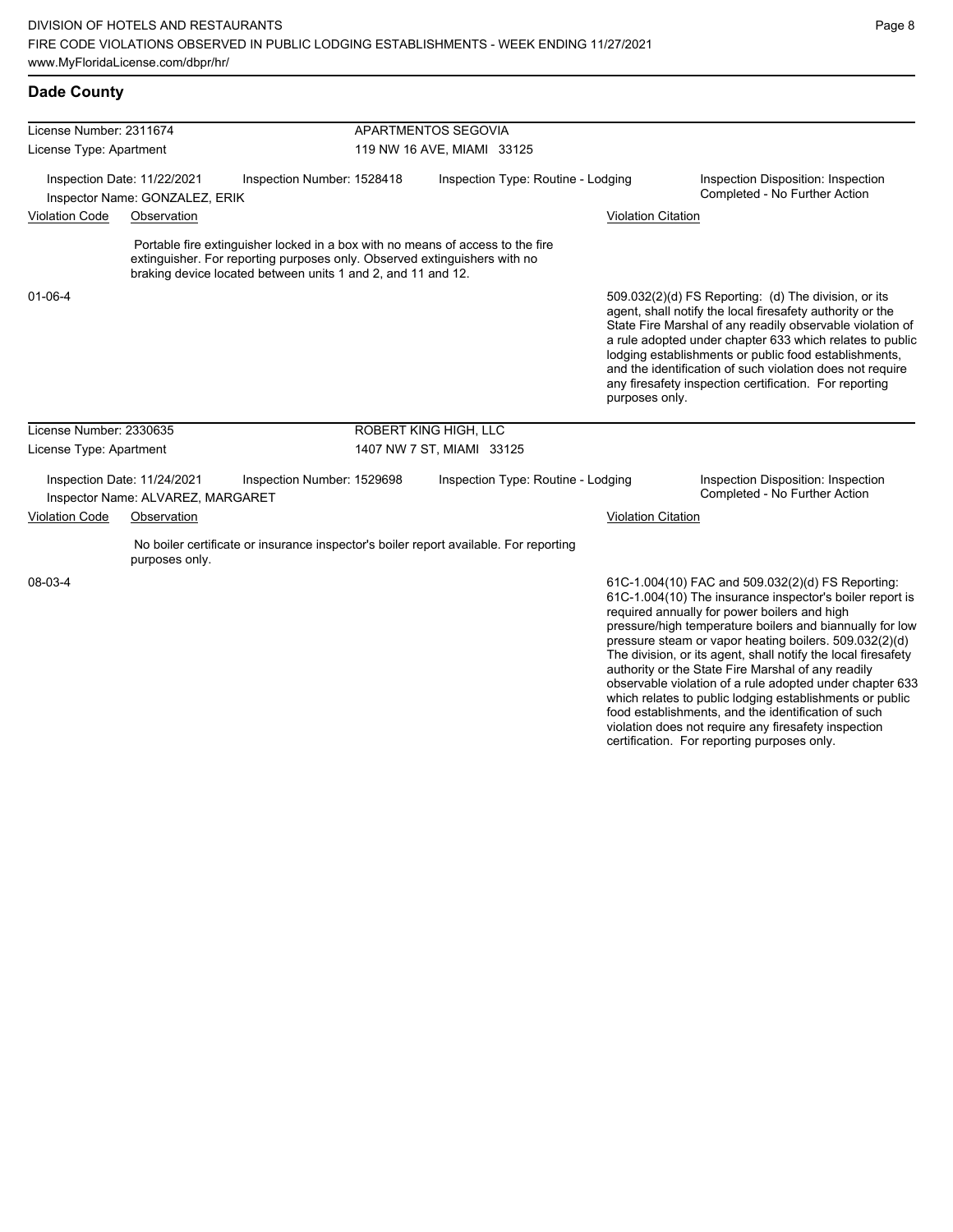| <b>Dade County</b>      |                                                                |                                                                                                                                                          |                                                                                                                                                                     |                           |                                                                                                                                                                                                                                                                                                                                                                                                                                                                                                                                                                                                                                                                                                  |
|-------------------------|----------------------------------------------------------------|----------------------------------------------------------------------------------------------------------------------------------------------------------|---------------------------------------------------------------------------------------------------------------------------------------------------------------------|---------------------------|--------------------------------------------------------------------------------------------------------------------------------------------------------------------------------------------------------------------------------------------------------------------------------------------------------------------------------------------------------------------------------------------------------------------------------------------------------------------------------------------------------------------------------------------------------------------------------------------------------------------------------------------------------------------------------------------------|
| License Number: 2329222 |                                                                |                                                                                                                                                          | <b>JW MARRIOTT MARQUIS MIAMI</b>                                                                                                                                    |                           |                                                                                                                                                                                                                                                                                                                                                                                                                                                                                                                                                                                                                                                                                                  |
| License Type: Hotel     |                                                                |                                                                                                                                                          | 255 BISCAYNE BLVD WAY, MIAMI 33131                                                                                                                                  |                           |                                                                                                                                                                                                                                                                                                                                                                                                                                                                                                                                                                                                                                                                                                  |
|                         | Inspection Date: 11/23/2021<br>Inspector Name: HENLEY, LATONYA | Inspection Number: 1161005                                                                                                                               | Inspection Type: Routine - Lodging                                                                                                                                  |                           | Inspection Disposition: Inspection<br>Completed - No Further Action                                                                                                                                                                                                                                                                                                                                                                                                                                                                                                                                                                                                                              |
| <b>Violation Code</b>   | Observation                                                    |                                                                                                                                                          |                                                                                                                                                                     | <b>Violation Citation</b> |                                                                                                                                                                                                                                                                                                                                                                                                                                                                                                                                                                                                                                                                                                  |
|                         |                                                                | Trouble/alarm light illuminated on the fire alarm control panel. For reporting<br>purposes only. Observed by the front desk. ** Repeat Violation**       |                                                                                                                                                                     |                           |                                                                                                                                                                                                                                                                                                                                                                                                                                                                                                                                                                                                                                                                                                  |
| $04 - 01 - 4$           |                                                                |                                                                                                                                                          |                                                                                                                                                                     | purposes only.            | 509.032(2)(d) FS Reporting: The division, or its agent,<br>shall notify the local firesafety authority or the State Fire<br>Marshal of any readily observable violation of a rule<br>adopted under chapter 633 which relates to public<br>lodging establishments or public food establishments,<br>and the identification of such violation does not require<br>any firesafety inspection certification. For reporting                                                                                                                                                                                                                                                                           |
| $08 - 01 - 4$           |                                                                |                                                                                                                                                          |                                                                                                                                                                     |                           | 61C-1.004(10) FAC and 509.032(2)(d) FS Reporting:<br>61C-1.004(10) The insurance inspector's boiler report is<br>required annually for power boilers and high<br>pressure/high temperature boilers and biannually for low<br>pressure steam or vapor heating boilers. 509.032(2)(d)<br>The division, or its agent, shall notify the local firesafety<br>authority or the State Fire Marshal of any readily<br>observable violation of a rule adopted under chapter 633<br>which relates to public lodging establishments or public<br>food establishments, and the identification of such<br>violation does not require any firesafety inspection<br>certification. For reporting purposes only. |
| License Number: 2329287 |                                                                |                                                                                                                                                          | <b>SEASIDE APARTMENT HOTEL</b>                                                                                                                                      |                           |                                                                                                                                                                                                                                                                                                                                                                                                                                                                                                                                                                                                                                                                                                  |
| License Type: Hotel     |                                                                |                                                                                                                                                          | 7310 HARDING AVE, MIAMI BEACH 33141                                                                                                                                 |                           |                                                                                                                                                                                                                                                                                                                                                                                                                                                                                                                                                                                                                                                                                                  |
|                         | Inspection Date: 11/22/2021<br>Inspector Name: PRIETO, VICENTE | Inspection Number: 1162298                                                                                                                               | Inspection Type: Routine - Lodging                                                                                                                                  |                           | Inspection Disposition: Inspection<br>Completed - No Further Action                                                                                                                                                                                                                                                                                                                                                                                                                                                                                                                                                                                                                              |
| <b>Violation Code</b>   | Observation                                                    |                                                                                                                                                          |                                                                                                                                                                     | <b>Violation Citation</b> |                                                                                                                                                                                                                                                                                                                                                                                                                                                                                                                                                                                                                                                                                                  |
|                         | 312.                                                           |                                                                                                                                                          | Portable fire extinguisher pressure gauge indicates the extinguisher is in need of<br>recharge. For reporting purposes only. Observed in hall between units 311 and |                           |                                                                                                                                                                                                                                                                                                                                                                                                                                                                                                                                                                                                                                                                                                  |
| $01 - 02 - 4$           |                                                                |                                                                                                                                                          |                                                                                                                                                                     | purposes only.            | 509.032(2)(d) FS Reporting: (d) The division, or its<br>agent, shall notify the local firesafety authority or the<br>State Fire Marshal of any readily observable violation of<br>a rule adopted under chapter 633 which relates to public<br>lodging establishments or public food establishments,<br>and the identification of such violation does not require<br>any firesafety inspection certification. For reporting                                                                                                                                                                                                                                                                       |
| License Number: 2329721 |                                                                |                                                                                                                                                          | NORMANDY REAL ESTATE CORP                                                                                                                                           |                           |                                                                                                                                                                                                                                                                                                                                                                                                                                                                                                                                                                                                                                                                                                  |
| License Type: Apartment |                                                                |                                                                                                                                                          | 1975 CALAIS DR, MIAMI BEACH 33141                                                                                                                                   |                           |                                                                                                                                                                                                                                                                                                                                                                                                                                                                                                                                                                                                                                                                                                  |
|                         | Inspection Date: 11/24/2021<br>Inspector Name: PRIETO, VICENTE | Inspection Number: 1523823                                                                                                                               | Inspection Type: Routine - Lodging                                                                                                                                  |                           | Inspection Disposition: Inspection<br>Completed - No Further Action                                                                                                                                                                                                                                                                                                                                                                                                                                                                                                                                                                                                                              |
| <b>Violation Code</b>   | Observation                                                    |                                                                                                                                                          |                                                                                                                                                                     | <b>Violation Citation</b> |                                                                                                                                                                                                                                                                                                                                                                                                                                                                                                                                                                                                                                                                                                  |
|                         |                                                                | Portable fire extinguisher locked in a box with no means of access to the fire<br>extinguisher boxes at the parking entrance area. ** Repeat Violation** | extinguisher. For reporting purposes only. Observed no breaking device in fire                                                                                      |                           |                                                                                                                                                                                                                                                                                                                                                                                                                                                                                                                                                                                                                                                                                                  |
| 01-06-4                 |                                                                |                                                                                                                                                          |                                                                                                                                                                     |                           | 509.032(2)(d) FS Reporting: (d) The division, or its<br>agent, shall notify the local firesafety authority or the<br>State Fire Marshal of any readily observable violation of<br>a rule adopted under chapter 633 which relates to public<br>lodging establishments or public food establishments,<br>and the identification of such violation does not require<br>any firesafety inspection certification. For reporting                                                                                                                                                                                                                                                                       |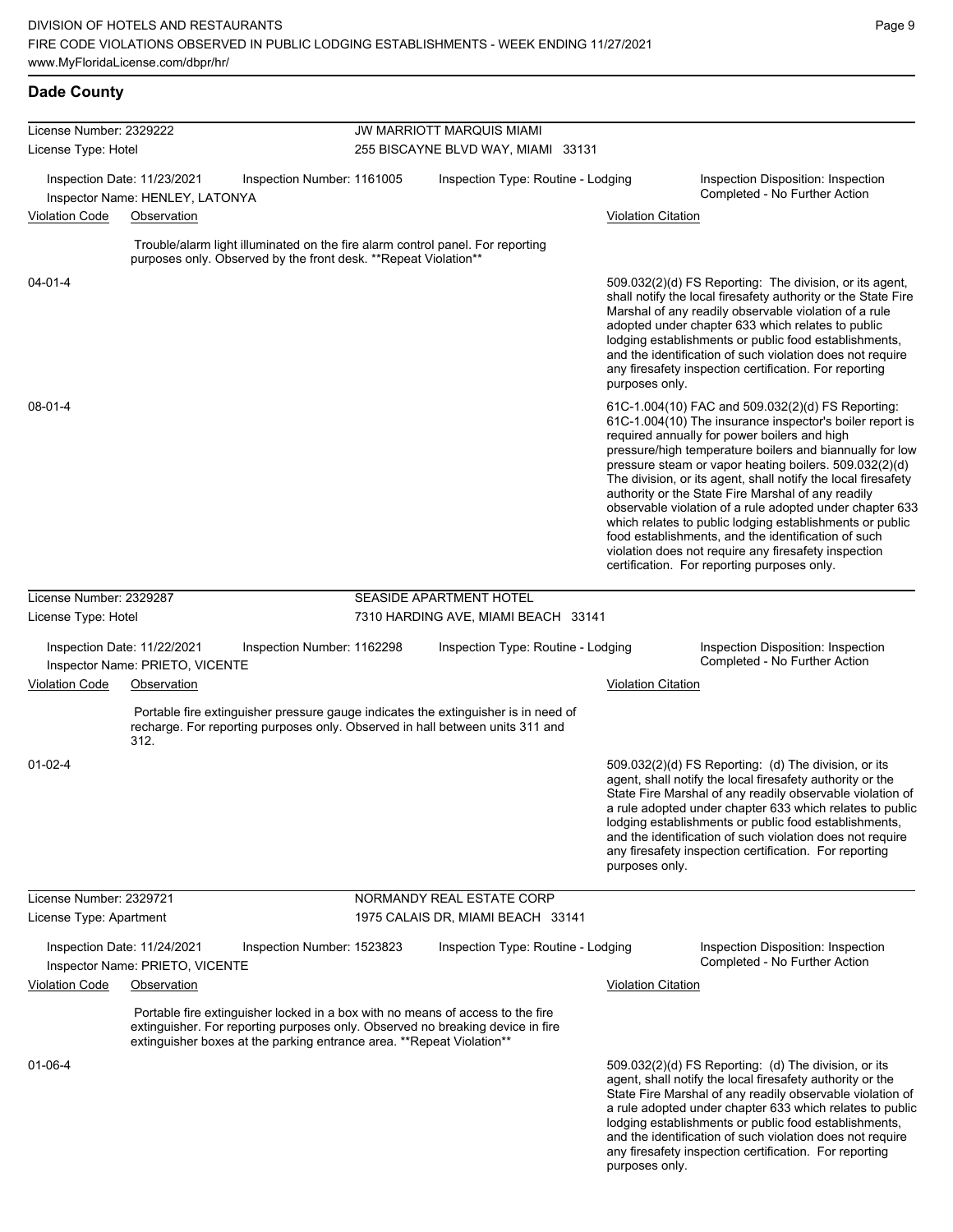License Number: 2302132 License Type: Apartment MERLIN APTS LLC 1245 NW 58 ST, MIAMI 33142 Inspection Date: 11/24/2021 Inspection Number: 1526688 Inspection Type: Routine - Lodging Inspection Disposition: Inspection<br>Inspector Name: UNZAGA MILADYS Inspector Name: UNZAGA, MILADYS Violation Code Observation Violation Citation Portable fire extinguisher locked in a box with no means of access to the fire extinguisher. For reporting purposes only. Observed missing breaking device on extinguisher located between units 9 and 10. 509.032(2)(d) FS Reporting: (d) The division, or its 01-06-4

agent, shall notify the local firesafety authority or the State Fire Marshal of any readily observable violation of a rule adopted under chapter 633 which relates to public lodging establishments or public food establishments, and the identification of such violation does not require any firesafety inspection certification. For reporting purposes only.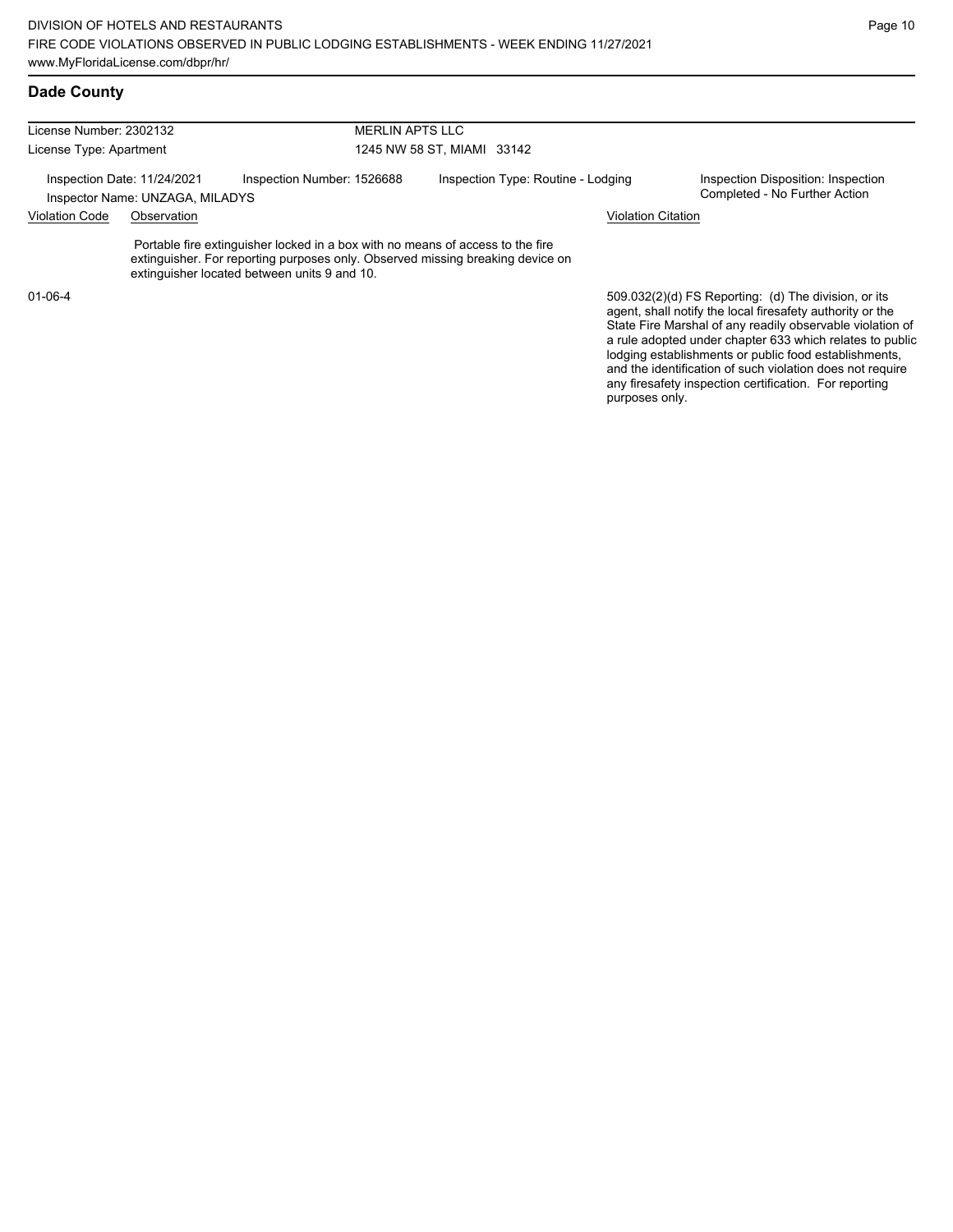| License Number: 2800588                                         |             |                                                                                                                                                                                | THE LODGE AT HAMMOCK BEACH  |                                                                                                                                                                                                                                            |
|-----------------------------------------------------------------|-------------|--------------------------------------------------------------------------------------------------------------------------------------------------------------------------------|-----------------------------|--------------------------------------------------------------------------------------------------------------------------------------------------------------------------------------------------------------------------------------------|
| License Type: Hotel                                             |             |                                                                                                                                                                                | 105 16 RD, PALM COAST 32137 |                                                                                                                                                                                                                                            |
| Inspection Date: 11/23/2021<br>Inspector Name: BADDING, MELANIE |             | Inspection Number: 1160072<br>Inspection Type: Routine - Lodging                                                                                                               |                             | Inspection Disposition: Inspection<br>Completed - No Further Action                                                                                                                                                                        |
| <b>Violation Code</b>                                           | Observation |                                                                                                                                                                                |                             | <b>Violation Citation</b>                                                                                                                                                                                                                  |
|                                                                 |             | Portable fire extinguisher pressure gauge indicates the extinguisher is in need of<br>recharge. For reporting purposes only.<br>In room #5 fire extinguisher in recharge zone. |                             |                                                                                                                                                                                                                                            |
| $01 - 02 - 4$                                                   |             |                                                                                                                                                                                |                             | 509.032(2)(d) FS Reporting: (d) The division, or its<br>agent, shall notify the local firesafety authority or the<br>State Fire Marshal of any readily observable violation of<br>a rule adopted under chapter 633 which relates to public |

lodging establishments or public food establishments, and the identification of such violation does not require any firesafety inspection certification. For reporting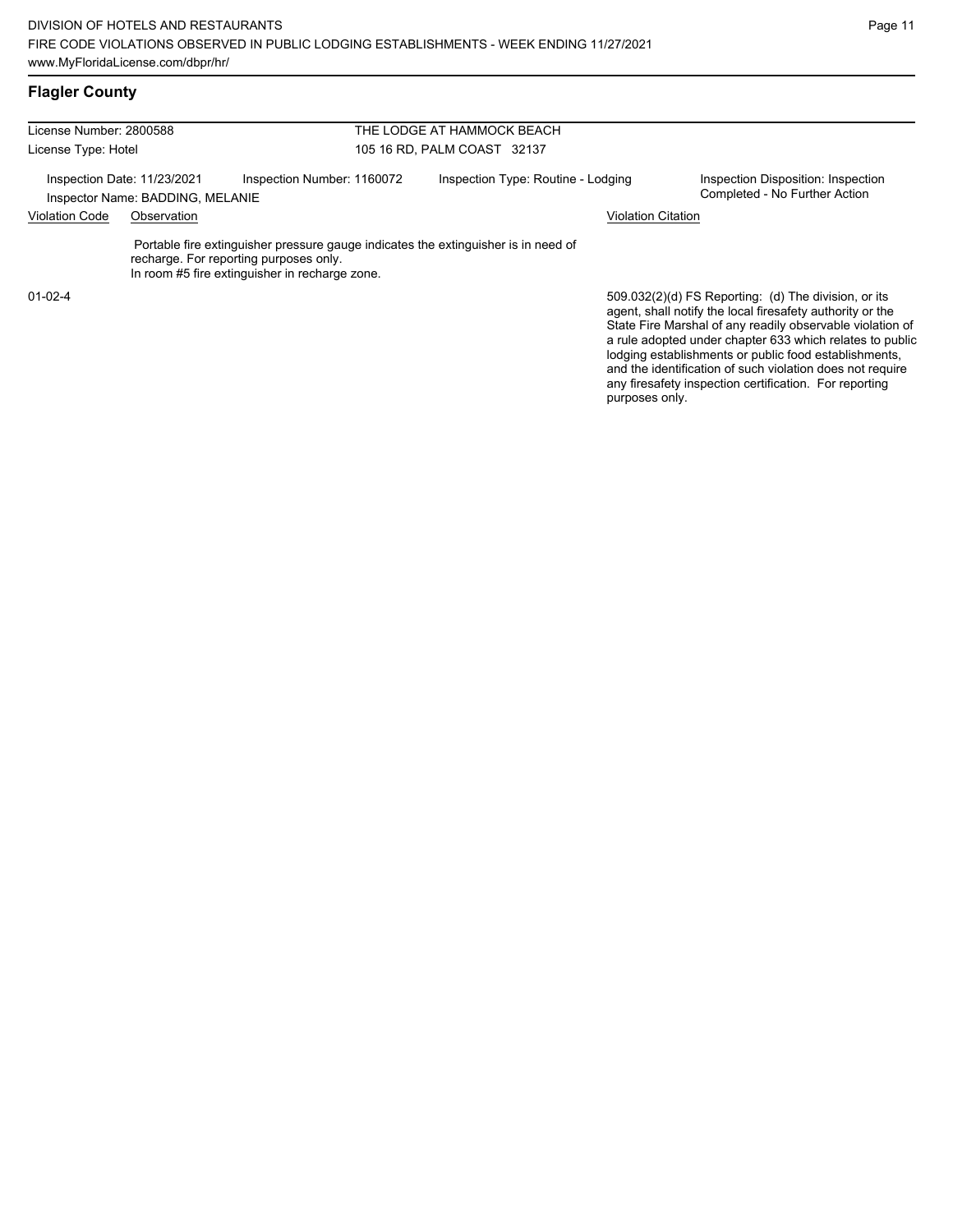| License Number: 3902679<br>License Type: Motel<br>Inspection Date: 11/24/2021<br>Inspector Name: EHLERS, MICHAEL |                      |                                                                                                                                                                                                              | <b>BUDGET INN EAST</b>          |                                                                                                                                                                                                                                            |  |  |  |  |
|------------------------------------------------------------------------------------------------------------------|----------------------|--------------------------------------------------------------------------------------------------------------------------------------------------------------------------------------------------------------|---------------------------------|--------------------------------------------------------------------------------------------------------------------------------------------------------------------------------------------------------------------------------------------|--|--|--|--|
|                                                                                                                  |                      |                                                                                                                                                                                                              | 4011 E COLUMBUS DR, TAMPA 33605 |                                                                                                                                                                                                                                            |  |  |  |  |
|                                                                                                                  |                      | Inspection Number: 1221234                                                                                                                                                                                   | Inspection Type: Complaint Full | Inspection Disposition: Call Back -<br>Admin. complaint recommended                                                                                                                                                                        |  |  |  |  |
| <b>Violation Code</b>                                                                                            | Observation          | <b>Violation Citation</b>                                                                                                                                                                                    |                                 |                                                                                                                                                                                                                                            |  |  |  |  |
|                                                                                                                  |                      | - From initial inspection : Damaged electrical wire(s). For reporting purposes<br>only. By room 201. **Repeat Violation** - From follow-up inspection<br>2021-11-24: Damaged electrical wire(s) by room 201. |                                 |                                                                                                                                                                                                                                            |  |  |  |  |
|                                                                                                                  | ** Admin Complaint** |                                                                                                                                                                                                              |                                 |                                                                                                                                                                                                                                            |  |  |  |  |
| $07-01-4$                                                                                                        |                      |                                                                                                                                                                                                              |                                 | 509.032(2)(d) FS Reporting: (d) The division, or its<br>agent, shall notify the local firesafety authority or the<br>State Fire Marshal of any readily observable violation of<br>a rule adopted under chapter 633 which relates to public |  |  |  |  |

Page 12

lodging establishments or public food establishments, and the identification of such violation does not require any firesafety inspection certification. For reporting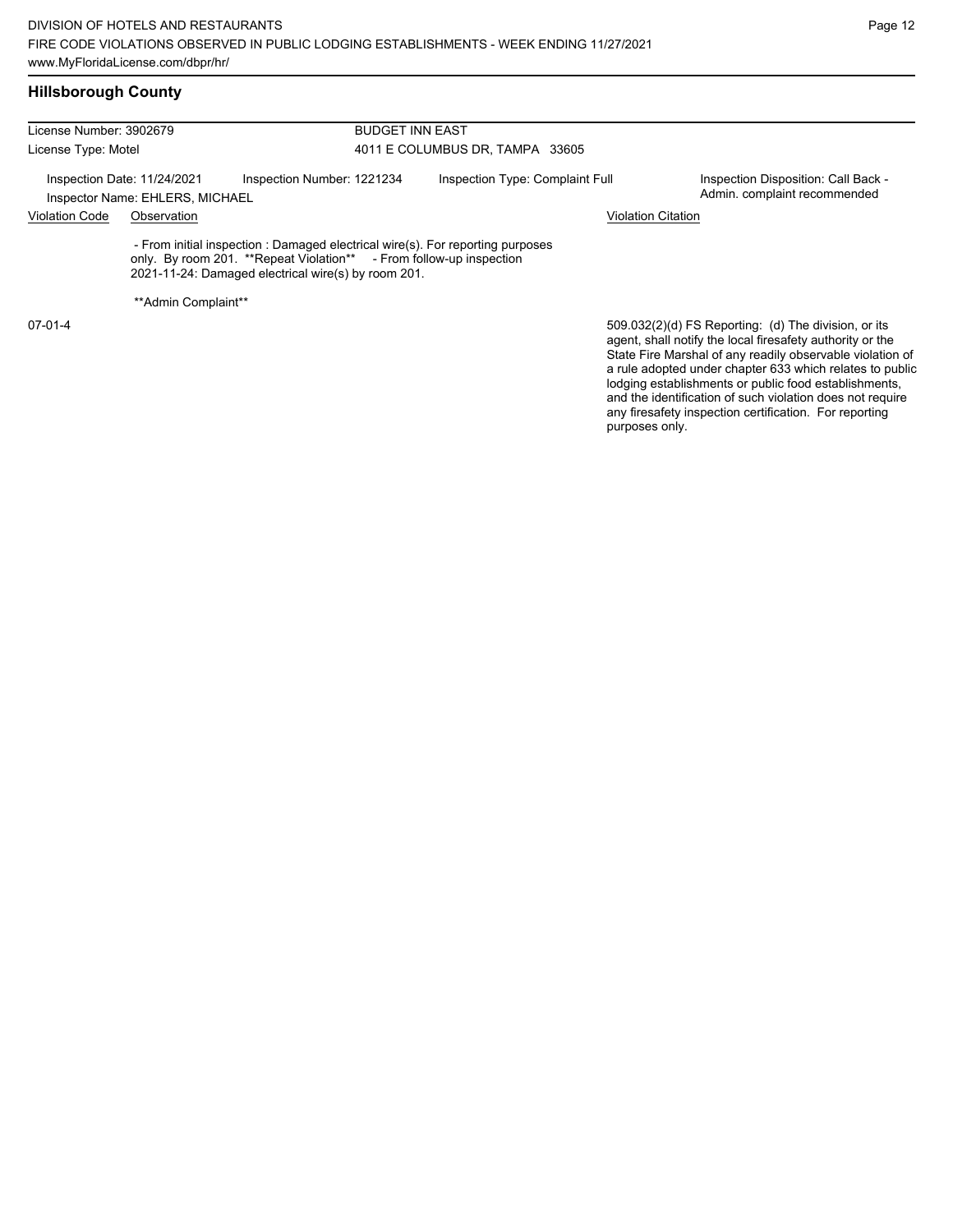#### **Martin County**

| License Number: 5301449 |                                                                |                                                                                                                                                    | ARIUM JENSEN BEACH                     |                                                                                                           |                           |                                                                                                                                                                                                                                                                                                                                                                                                                            |  |
|-------------------------|----------------------------------------------------------------|----------------------------------------------------------------------------------------------------------------------------------------------------|----------------------------------------|-----------------------------------------------------------------------------------------------------------|---------------------------|----------------------------------------------------------------------------------------------------------------------------------------------------------------------------------------------------------------------------------------------------------------------------------------------------------------------------------------------------------------------------------------------------------------------------|--|
| License Type: Apartment |                                                                |                                                                                                                                                    | 1010 NW FRESCO WAY, JENSEN BEACH 34957 |                                                                                                           |                           |                                                                                                                                                                                                                                                                                                                                                                                                                            |  |
|                         | Inspection Date: 11/23/2021<br>Inspector Name: PETROW, MICHAEL | Inspection Number: 1528602                                                                                                                         |                                        | Inspection Type: Routine - Lodging<br>Inspection Disposition: Inspection<br>Completed - No Further Action |                           |                                                                                                                                                                                                                                                                                                                                                                                                                            |  |
| <b>Violation Code</b>   | Observation                                                    |                                                                                                                                                    |                                        |                                                                                                           | <b>Violation Citation</b> |                                                                                                                                                                                                                                                                                                                                                                                                                            |  |
|                         |                                                                | recharge. For reporting purposes only. Bldg 940 by unit 105.                                                                                       |                                        | Portable fire extinguisher pressure gauge indicates the extinguisher is in need of                        |                           |                                                                                                                                                                                                                                                                                                                                                                                                                            |  |
| $01 - 02 - 4$           |                                                                |                                                                                                                                                    |                                        |                                                                                                           | purposes only.            | 509.032(2)(d) FS Reporting: (d) The division, or its<br>agent, shall notify the local firesafety authority or the<br>State Fire Marshal of any readily observable violation of<br>a rule adopted under chapter 633 which relates to public<br>lodging establishments or public food establishments,<br>and the identification of such violation does not require<br>any firesafety inspection certification. For reporting |  |
| License Number: 5301452 |                                                                |                                                                                                                                                    |                                        | <b>CARIBBEAN SHORES WATERFRONT RESORT</b>                                                                 |                           |                                                                                                                                                                                                                                                                                                                                                                                                                            |  |
| License Type: Hotel     |                                                                |                                                                                                                                                    |                                        | 2625 NE INDIAN RIVER DR, JENSEN BEACH 34957                                                               |                           |                                                                                                                                                                                                                                                                                                                                                                                                                            |  |
|                         | Inspection Date: 11/24/2021<br>Inspector Name: PETROW, MICHAEL | Inspection Number: 1161490                                                                                                                         |                                        | Inspection Type: Routine - Lodging                                                                        |                           | Inspection Disposition: Inspection<br>Completed - No Further Action                                                                                                                                                                                                                                                                                                                                                        |  |
| <b>Violation Code</b>   | Observation                                                    |                                                                                                                                                    |                                        |                                                                                                           | <b>Violation Citation</b> |                                                                                                                                                                                                                                                                                                                                                                                                                            |  |
|                         |                                                                | Trouble/alarm light illuminated on the fire alarm control panel. For reporting<br>purposes only. Cleared during inspection. ** Corrected On-Site** |                                        |                                                                                                           |                           |                                                                                                                                                                                                                                                                                                                                                                                                                            |  |
| $04 - 01 - 4$           |                                                                |                                                                                                                                                    |                                        |                                                                                                           |                           | 509.032(2)(d) FS Reporting: The division, or its agent,<br>shall notify the local firesafety authority or the State Fire<br>Marshal of any readily observable violation of a rule<br>adopted under chapter 633 which relates to public<br>lodging establishments or public food establishments,                                                                                                                            |  |

and the identification of such violation does not require any firesafety inspection certification. For reporting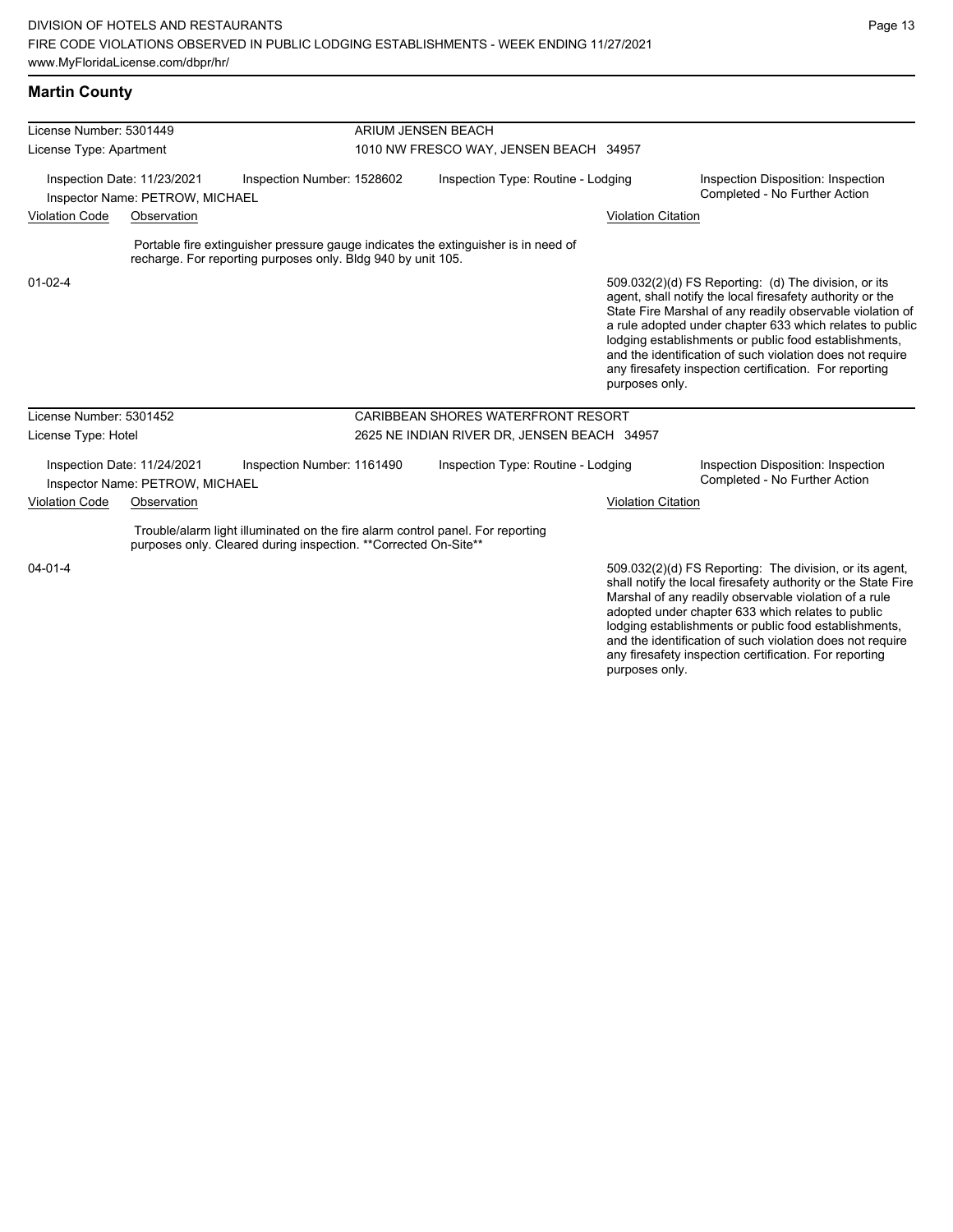lodging establishments or public food establishments, and the identification of such violation does not require any firesafety inspection certification. For reporting

purposes only.

# **Monroe County**

| License Number: 5400040                                                                        |                |                                                                                | <b>SUNSET CITY LESSEE</b>          |  |                                                                     |                                                                                                                                                                                                                                        |  |
|------------------------------------------------------------------------------------------------|----------------|--------------------------------------------------------------------------------|------------------------------------|--|---------------------------------------------------------------------|----------------------------------------------------------------------------------------------------------------------------------------------------------------------------------------------------------------------------------------|--|
| License Type: Motel                                                                            |                |                                                                                | 508 SOUTH ST. KEY WEST 33040       |  |                                                                     |                                                                                                                                                                                                                                        |  |
| Inspection Number: 1219593<br>Inspection Date: 11/22/2021<br>Inspector Name: ORDONEZ, CATALINA |                |                                                                                | Inspection Type: Routine - Lodging |  | Inspection Disposition: Inspection<br>Completed - No Further Action |                                                                                                                                                                                                                                        |  |
| <b>Violation Code</b>                                                                          | Observation    |                                                                                |                                    |  | <b>Violation Citation</b>                                           |                                                                                                                                                                                                                                        |  |
|                                                                                                | purposes only. | Trouble/alarm light illuminated on the fire alarm control panel. For reporting |                                    |  |                                                                     |                                                                                                                                                                                                                                        |  |
| $04 - 01 - 4$                                                                                  |                |                                                                                |                                    |  |                                                                     | 509.032(2)(d) FS Reporting: The division, or its agent,<br>shall notify the local firesafety authority or the State Fire<br>Marshal of any readily observable violation of a rule<br>adopted under chapter 633 which relates to public |  |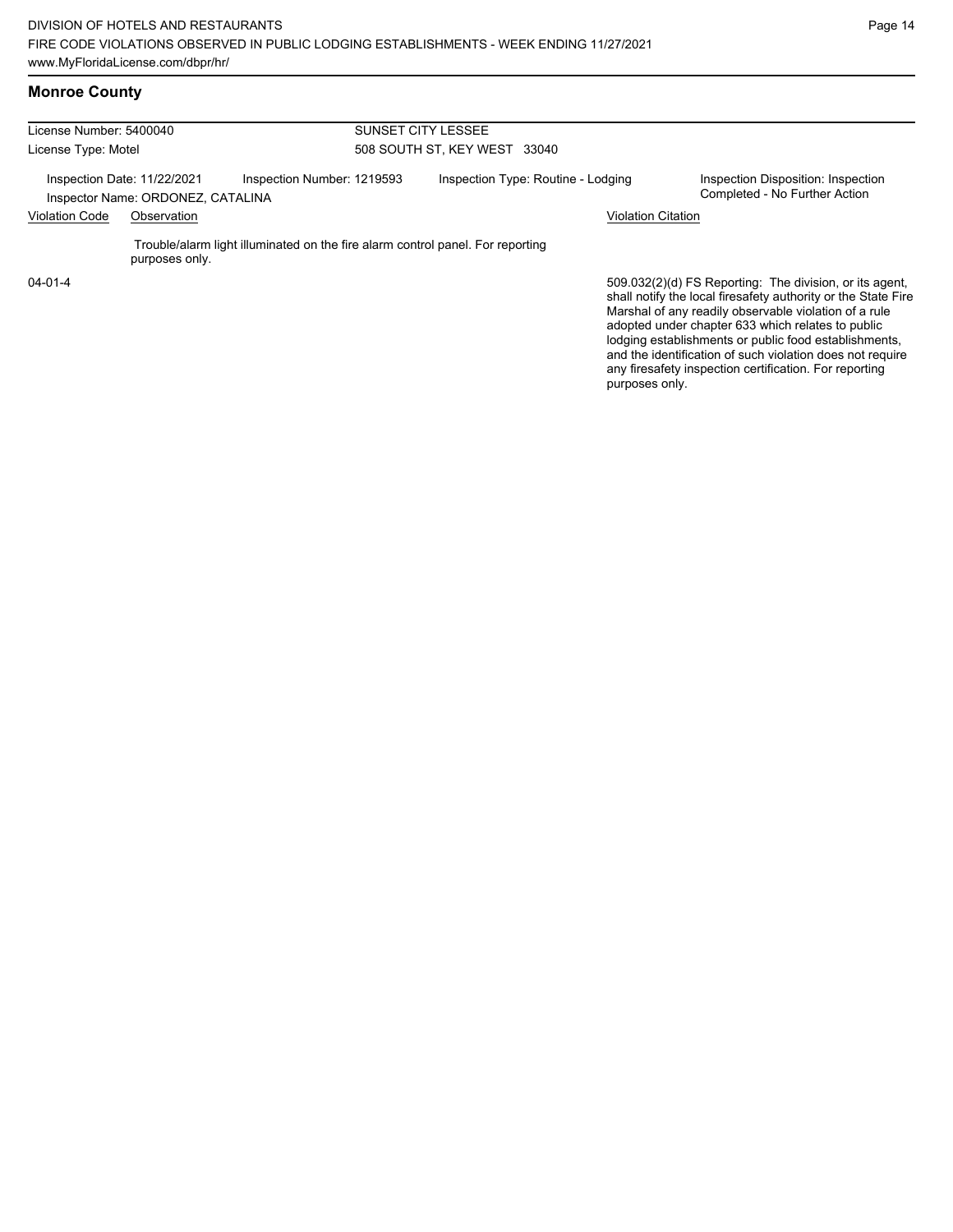| License Number: 5603260 |                                                                   |                                                                                                                                           | TWIN OAKS APARTMENTS               |                                                                                                                   |  |  |  |
|-------------------------|-------------------------------------------------------------------|-------------------------------------------------------------------------------------------------------------------------------------------|------------------------------------|-------------------------------------------------------------------------------------------------------------------|--|--|--|
| License Type: Apartment |                                                                   |                                                                                                                                           | 102 BANNER CT, CRESTVIEW 32536     |                                                                                                                   |  |  |  |
|                         | Inspection Date: 11/24/2021<br>Inspector Name: BURROUGHS, RICHARD | Inspection Number: 1531852                                                                                                                | Inspection Type: Routine - Lodging | Inspection Disposition: Inspection<br>Completed - No Further Action                                               |  |  |  |
| <b>Violation Code</b>   | Observation                                                       |                                                                                                                                           | <b>Violation Citation</b>          |                                                                                                                   |  |  |  |
|                         | They have been capped.                                            | Damaged electrical wire(s). For reporting purposes only.<br>- apartment 112: backside porch light fixture missing. The wires are exposed. |                                    |                                                                                                                   |  |  |  |
| $07-01-4$               |                                                                   |                                                                                                                                           |                                    | 509.032(2)(d) FS Reporting: (d) The division, or its<br>agent, shall notify the local firesafety authority or the |  |  |  |

State Fire Marshal of any readily observable violation of a rule adopted under chapter 633 which relates to public lodging establishments or public food establishments, and the identification of such violation does not require any firesafety inspection certification. For reporting purposes only.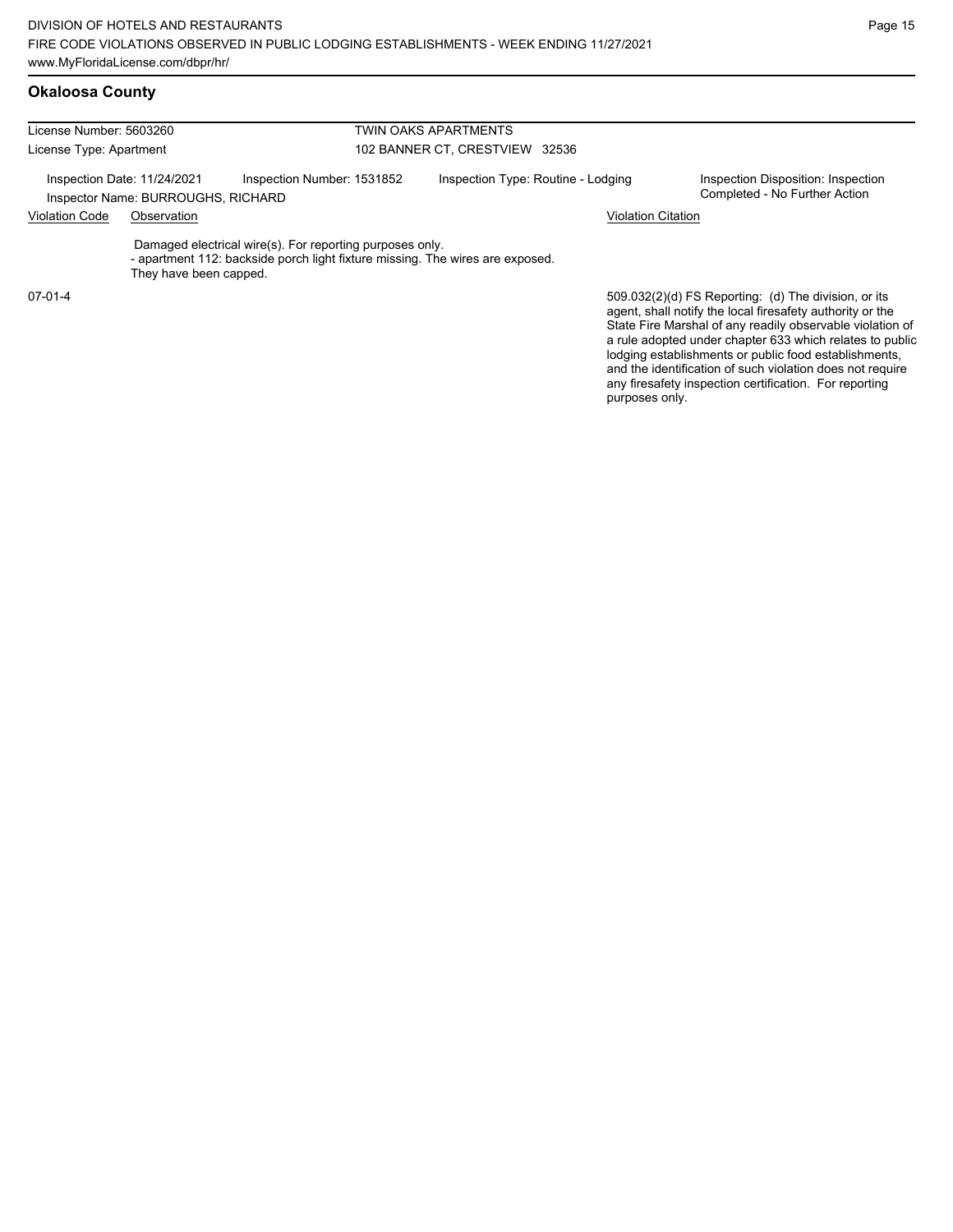**Osceola County**

and the identification of such violation does not require any firesafety inspection certification. For reporting

| License Number: 5900204                                    |                                                            |                                                                                | RAMADA PLAZA HOTEL & INN GATEWAY        |                           |                                                                                                                                                                                                                                                                                                                                                                                                                        |  |  |  |
|------------------------------------------------------------|------------------------------------------------------------|--------------------------------------------------------------------------------|-----------------------------------------|---------------------------|------------------------------------------------------------------------------------------------------------------------------------------------------------------------------------------------------------------------------------------------------------------------------------------------------------------------------------------------------------------------------------------------------------------------|--|--|--|
| License Type: Motel                                        |                                                            |                                                                                | 7470 HWY 192 W, KISSIMMEE 34747         |                           |                                                                                                                                                                                                                                                                                                                                                                                                                        |  |  |  |
| Inspection Date: 11/23/2021<br>Inspector Name: IRVEN, RYAN |                                                            | Inspection Number: 1217777                                                     | Inspection Type: Routine - Lodging      |                           | Inspection Disposition: Warning<br><b>Issued</b>                                                                                                                                                                                                                                                                                                                                                                       |  |  |  |
| Violation Code                                             | Observation                                                |                                                                                |                                         | <b>Violation Citation</b> |                                                                                                                                                                                                                                                                                                                                                                                                                        |  |  |  |
|                                                            | purposes only.                                             | Trouble/alarm light illuminated on the fire alarm control panel. For reporting |                                         |                           |                                                                                                                                                                                                                                                                                                                                                                                                                        |  |  |  |
| $04 - 01 - 4$                                              |                                                            |                                                                                |                                         | purposes only.            | 509.032(2)(d) FS Reporting: The division, or its agent,<br>shall notify the local firesafety authority or the State Fire<br>Marshal of any readily observable violation of a rule<br>adopted under chapter 633 which relates to public<br>lodging establishments or public food establishments,<br>and the identification of such violation does not require<br>any firesafety inspection certification. For reporting |  |  |  |
| License Number: 5913594                                    |                                                            |                                                                                | <b>CORTLAND REUNION</b>                 |                           |                                                                                                                                                                                                                                                                                                                                                                                                                        |  |  |  |
| License Type: Apartment                                    |                                                            |                                                                                | 7995 HAVEN WAY, KISSIMMEE 34747         |                           |                                                                                                                                                                                                                                                                                                                                                                                                                        |  |  |  |
|                                                            | Inspection Date: 11/24/2021<br>Inspector Name: IRVEN, RYAN | Inspection Number: 1515100                                                     | Inspection Type: Routine - Lodging      |                           | Inspection Disposition: Warning<br><b>Issued</b>                                                                                                                                                                                                                                                                                                                                                                       |  |  |  |
| <b>Violation Code</b>                                      | Observation                                                |                                                                                |                                         | <b>Violation Citation</b> |                                                                                                                                                                                                                                                                                                                                                                                                                        |  |  |  |
|                                                            | purposes only.                                             | Trouble/alarm light illuminated on the fire alarm control panel. For reporting |                                         |                           |                                                                                                                                                                                                                                                                                                                                                                                                                        |  |  |  |
| $04 - 01 - 4$                                              |                                                            |                                                                                |                                         | purposes only.            | 509.032(2)(d) FS Reporting: The division, or its agent,<br>shall notify the local firesafety authority or the State Fire<br>Marshal of any readily observable violation of a rule<br>adopted under chapter 633 which relates to public<br>lodging establishments or public food establishments,<br>and the identification of such violation does not require<br>any firesafety inspection certification. For reporting |  |  |  |
| License Number: 5913613                                    |                                                            |                                                                                | ARIA APARTMENTS AT REEDY CREEK          |                           |                                                                                                                                                                                                                                                                                                                                                                                                                        |  |  |  |
| License Type: Apartment                                    |                                                            |                                                                                | 3020 REEDY CREEK BLVD., KISSIMMEE 34747 |                           |                                                                                                                                                                                                                                                                                                                                                                                                                        |  |  |  |
|                                                            | Inspection Date: 11/24/2021<br>Inspector Name: IRVEN, RYAN | Inspection Number: 1527126                                                     | Inspection Type: Routine - Lodging      |                           | Inspection Disposition: Inspection<br>Completed - No Further Action                                                                                                                                                                                                                                                                                                                                                    |  |  |  |
| Violation Code                                             | Observation                                                |                                                                                |                                         | <b>Violation Citation</b> |                                                                                                                                                                                                                                                                                                                                                                                                                        |  |  |  |
|                                                            | purposes only.                                             | Trouble/alarm light illuminated on the fire alarm control panel. For reporting |                                         |                           |                                                                                                                                                                                                                                                                                                                                                                                                                        |  |  |  |
| $04 - 01 - 4$                                              |                                                            |                                                                                |                                         |                           | 509.032(2)(d) FS Reporting: The division, or its agent,<br>shall notify the local firesafety authority or the State Fire<br>Marshal of any readily observable violation of a rule<br>adopted under chapter 633 which relates to public<br>lodging establishments or public food establishments,                                                                                                                        |  |  |  |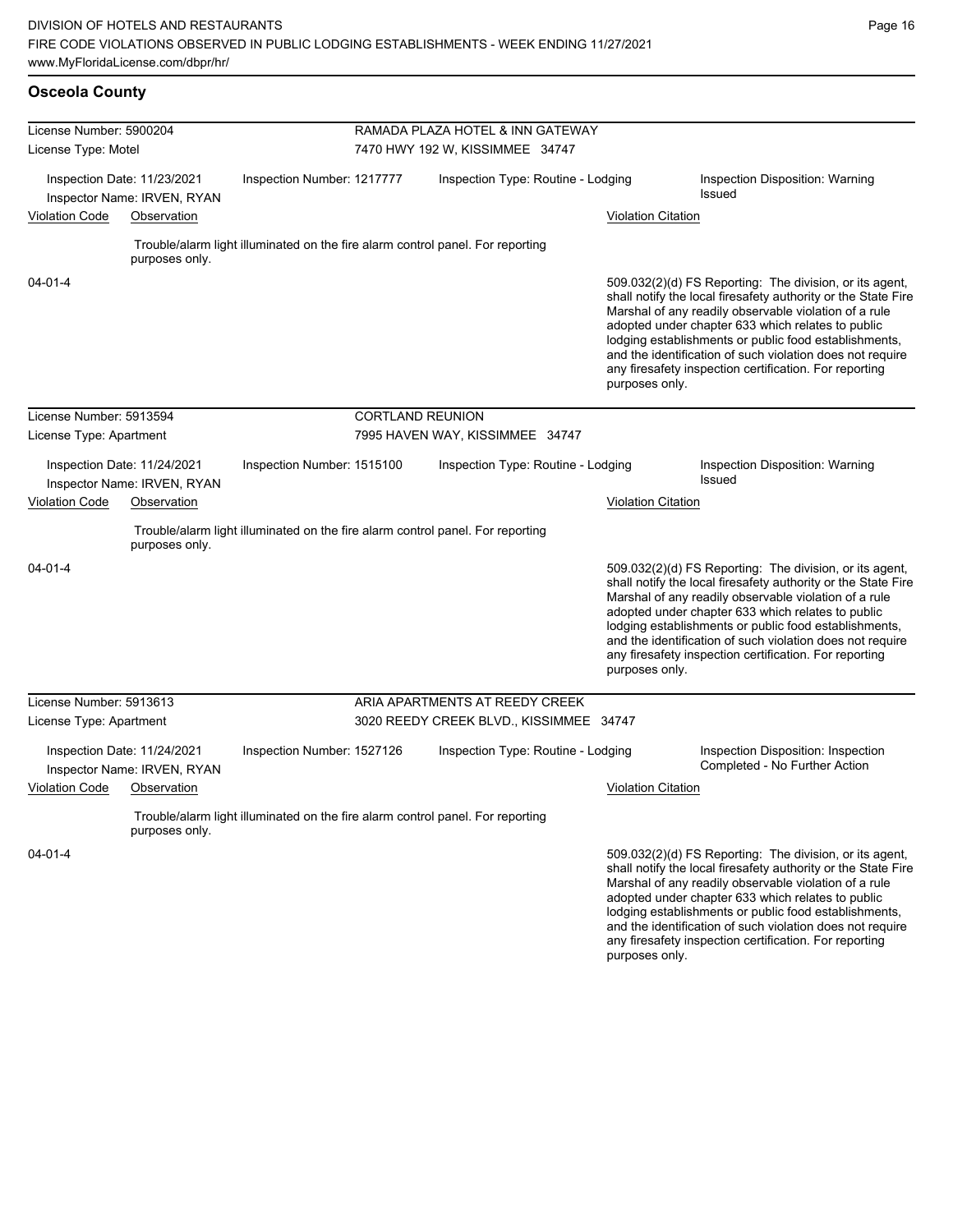any firesafety inspection certification. For reporting

purposes only.

# **Palm Beach County**

| License Number: 6011249                                        |                                                                  | <b>TRIO</b>                                                                                                                                    |                                           |                           |                                                                                                                                                                                                                                                                                                                                                                                                                            |  |  |
|----------------------------------------------------------------|------------------------------------------------------------------|------------------------------------------------------------------------------------------------------------------------------------------------|-------------------------------------------|---------------------------|----------------------------------------------------------------------------------------------------------------------------------------------------------------------------------------------------------------------------------------------------------------------------------------------------------------------------------------------------------------------------------------------------------------------------|--|--|
| License Type: Apartment                                        |                                                                  |                                                                                                                                                | 2701 N OCEAN DR, RIVIERA BEACH 33404-4733 |                           |                                                                                                                                                                                                                                                                                                                                                                                                                            |  |  |
| Inspection Date: 11/24/2021<br>Inspector Name: ROTONDI, VICTOR |                                                                  | Inspection Number: 1525834                                                                                                                     | Inspection Type: Routine - Lodging        |                           | Inspection Disposition: Inspection<br>Completed - No Further Action                                                                                                                                                                                                                                                                                                                                                        |  |  |
| <b>Violation Code</b><br>Observation                           |                                                                  |                                                                                                                                                |                                           | <b>Violation Citation</b> |                                                                                                                                                                                                                                                                                                                                                                                                                            |  |  |
|                                                                |                                                                  | Electrical outlet damaged to indicate a malfunction. For reporting purposes only.<br>Cover plate missing/electrical outlet/by apt 1a.          |                                           |                           |                                                                                                                                                                                                                                                                                                                                                                                                                            |  |  |
| $07-04-4$                                                      |                                                                  |                                                                                                                                                |                                           | purposes only.            | 509.032(2)(d) FS Reporting: (d) The division, or its<br>agent, shall notify the local firesafety authority or the<br>State Fire Marshal of any readily observable violation of<br>a rule adopted under chapter 633 which relates to public<br>lodging establishments or public food establishments,<br>and the identification of such violation does not require<br>any firesafety inspection certification. For reporting |  |  |
| License Number: 6014283                                        |                                                                  | <b>MISHA DELRAY LLC</b>                                                                                                                        |                                           |                           |                                                                                                                                                                                                                                                                                                                                                                                                                            |  |  |
| License Type: Apartment                                        |                                                                  |                                                                                                                                                | 417 NE 7TH AVE, DELRAY BEACH 33483        |                           |                                                                                                                                                                                                                                                                                                                                                                                                                            |  |  |
|                                                                | Inspection Date: 11/24/2021<br>Inspector Name: GOODWIN, NICHOLAS | Inspection Number: 1531252                                                                                                                     | Inspection Type: Routine - Lodging        |                           | Inspection Disposition: Inspection<br>Completed - No Further Action                                                                                                                                                                                                                                                                                                                                                        |  |  |
| <b>Violation Code</b>                                          | Observation                                                      |                                                                                                                                                |                                           | <b>Violation Citation</b> |                                                                                                                                                                                                                                                                                                                                                                                                                            |  |  |
|                                                                |                                                                  | Portable fire extinguisher pressure gauge indicates the extinguisher is in need of<br>recharge. For reporting purposes only. Located at unit 7 |                                           |                           |                                                                                                                                                                                                                                                                                                                                                                                                                            |  |  |
| $01 - 02 - 4$                                                  |                                                                  |                                                                                                                                                |                                           |                           | 509.032(2)(d) FS Reporting: (d) The division, or its<br>agent, shall notify the local firesafety authority or the<br>State Fire Marshal of any readily observable violation of<br>a rule adopted under chapter 633 which relates to public<br>lodging establishments or public food establishments,<br>and the identification of such violation does not require                                                           |  |  |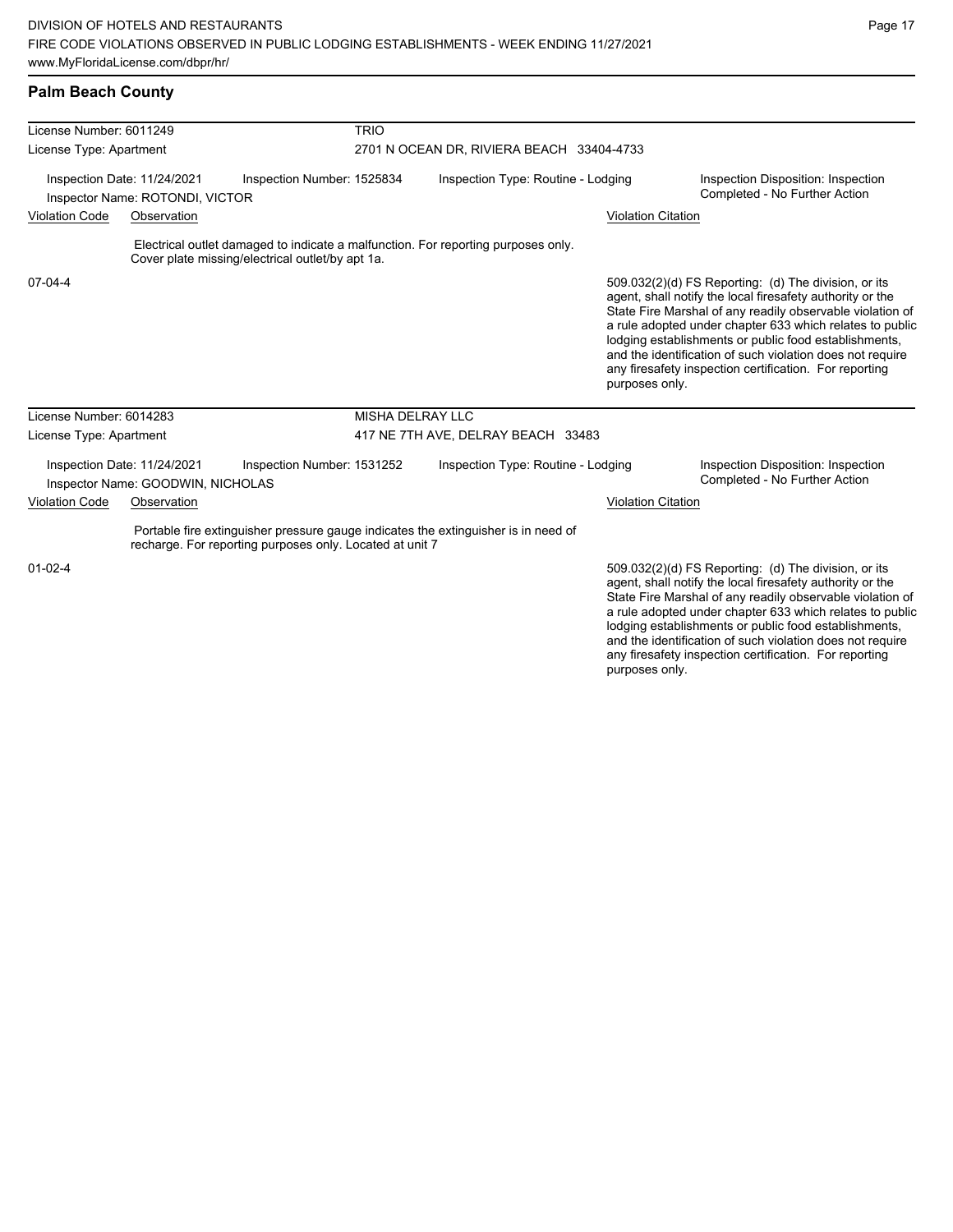| License Number: 6100216                                                                    |                            | TWILITE MOTEL             |                                    |                                                                                                                                                                          |                                                                     |                                                      |
|--------------------------------------------------------------------------------------------|----------------------------|---------------------------|------------------------------------|--------------------------------------------------------------------------------------------------------------------------------------------------------------------------|---------------------------------------------------------------------|------------------------------------------------------|
| License Type: Motel                                                                        |                            |                           | 4040 GALL BLVD, ZEPHYRHILLS 33542  |                                                                                                                                                                          |                                                                     |                                                      |
| Inspection Number: 1217550<br>Inspection Date: 11/24/2021<br>Inspector Name: POWELL, DAVID |                            |                           | Inspection Type: Routine - Lodging |                                                                                                                                                                          | Inspection Disposition: Inspection<br>Completed - No Further Action |                                                      |
| <b>Violation Code</b><br>Observation                                                       |                            | <b>Violation Citation</b> |                                    |                                                                                                                                                                          |                                                                     |                                                      |
|                                                                                            | recharge zone by unit 119. |                           |                                    | Portable fire extinguisher pressure gauge indicates the extinguisher is in need of<br>recharge. For reporting purposes only. Fire extinguisher observed with dial in the |                                                                     |                                                      |
| $01 - 02 - 4$                                                                              |                            |                           |                                    |                                                                                                                                                                          |                                                                     | 509.032(2)(d) FS Reporting: (d) The division, or its |

agent, shall notify the local firesafety authority or the State Fire Marshal of any readily observable violation of a rule adopted under chapter 633 which relates to public lodging establishments or public food establishments, and the identification of such violation does not require any firesafety inspection certification. For reporting purposes only.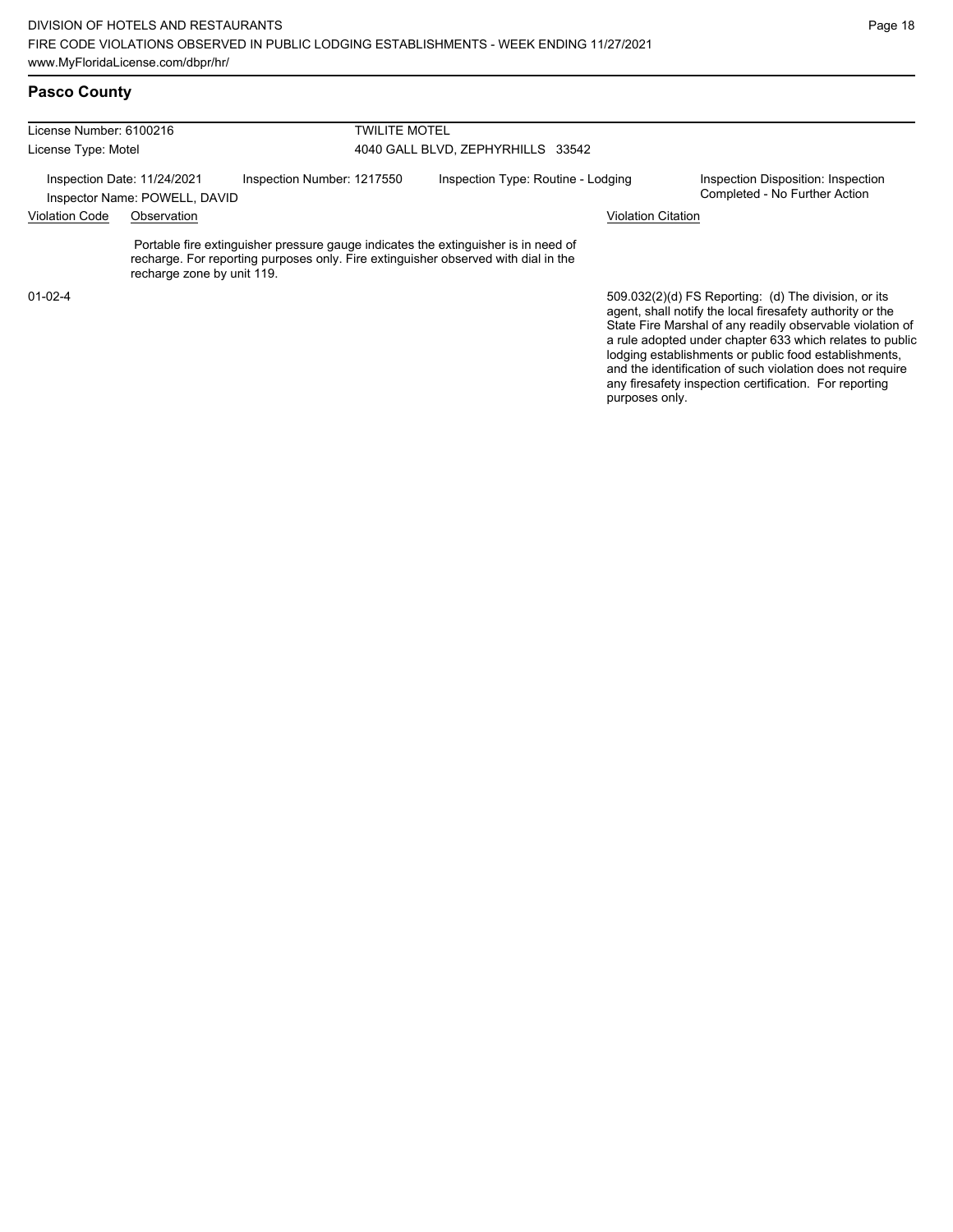| License Number: 6208393 |                                                                     |                                                                                                                                                                                            | SERENITY CREEK CAPITAL LLC         |                                                                                     |                           |                                                                                                                                                                                                                                                                                                                                                                                                                                                                                                                                                                                                                                                   |  |  |
|-------------------------|---------------------------------------------------------------------|--------------------------------------------------------------------------------------------------------------------------------------------------------------------------------------------|------------------------------------|-------------------------------------------------------------------------------------|---------------------------|---------------------------------------------------------------------------------------------------------------------------------------------------------------------------------------------------------------------------------------------------------------------------------------------------------------------------------------------------------------------------------------------------------------------------------------------------------------------------------------------------------------------------------------------------------------------------------------------------------------------------------------------------|--|--|
| License Type: Apartment |                                                                     |                                                                                                                                                                                            | 4201 49 ST N, ST. PETERSBURG 33709 |                                                                                     |                           |                                                                                                                                                                                                                                                                                                                                                                                                                                                                                                                                                                                                                                                   |  |  |
|                         | Inspection Date: 11/24/2021<br>Inspector Name: HEFFNER, CHRISTOPHER | Inspection Number: 1522156                                                                                                                                                                 |                                    | Inspection Type: Routine - Lodging                                                  |                           | Inspection Disposition: Inspection<br>Completed - No Further Action                                                                                                                                                                                                                                                                                                                                                                                                                                                                                                                                                                               |  |  |
| <b>Violation Code</b>   | Observation                                                         |                                                                                                                                                                                            |                                    |                                                                                     | <b>Violation Citation</b> |                                                                                                                                                                                                                                                                                                                                                                                                                                                                                                                                                                                                                                                   |  |  |
|                         | Between units 306 and 307.                                          | Portable fire extinguisher pressure gauge indicates the extinguisher is<br>overcharged. For reporting purposes only.                                                                       |                                    |                                                                                     |                           |                                                                                                                                                                                                                                                                                                                                                                                                                                                                                                                                                                                                                                                   |  |  |
| $01 - 01 - 4$           |                                                                     |                                                                                                                                                                                            |                                    |                                                                                     | purposes only.            | $509.032(2)(d)$ FS Reporting: (d) The division, or its<br>agent, shall notify the local firesafety authority or the<br>State Fire Marshal of any readily observable violation of<br>a rule adopted under chapter 633 which relates to public<br>lodging establishments or public food establishments,<br>and the identification of such violation does not require<br>any firesafety inspection certification. For reporting                                                                                                                                                                                                                      |  |  |
| License Number: 6205545 |                                                                     |                                                                                                                                                                                            |                                    | MARISOL VISTA APARTMENTS                                                            |                           |                                                                                                                                                                                                                                                                                                                                                                                                                                                                                                                                                                                                                                                   |  |  |
| License Type: Apartment |                                                                     |                                                                                                                                                                                            |                                    | 1280 N 102 AVE, ST. PETERSBURG 33716                                                |                           |                                                                                                                                                                                                                                                                                                                                                                                                                                                                                                                                                                                                                                                   |  |  |
|                         | Inspection Date: 11/22/2021<br>Inspector Name: LOZANO, KELVIN       | Inspection Number: 1524893                                                                                                                                                                 |                                    | Inspection Type: Routine - Lodging                                                  |                           | Inspection Disposition: Call Back -<br>Admin. complaint recommended                                                                                                                                                                                                                                                                                                                                                                                                                                                                                                                                                                               |  |  |
| <b>Violation Code</b>   | Observation                                                         |                                                                                                                                                                                            |                                    |                                                                                     | <b>Violation Citation</b> |                                                                                                                                                                                                                                                                                                                                                                                                                                                                                                                                                                                                                                                   |  |  |
|                         |                                                                     | extinguisher is in need of recharge. For reporting purposes only. Fire<br>extinguisher next to unit 5-203 - From follow-up inspection 2021-10-20:<br>From follow-up inspection 2021-11-22: |                                    | - From initial inspection : Portable fire extinguisher pressure gauge indicates the |                           |                                                                                                                                                                                                                                                                                                                                                                                                                                                                                                                                                                                                                                                   |  |  |
| $01 - 02 - 4$           |                                                                     |                                                                                                                                                                                            |                                    |                                                                                     | purposes only.            | 509.032(2)(d) FS Reporting (d) The division, or its<br>agent, shall notify the local firesafety authority or the<br>State Fire Marshal of any readily observable violation of<br>a rule adopted under chapter 633 which relates to public<br>lodging establishments or public food establishments,<br>and the identification of such violation does not require<br>any firesafety inspection certification. For reporting                                                                                                                                                                                                                         |  |  |
| License Number: 6215767 |                                                                     |                                                                                                                                                                                            |                                    | HILTON HOTEL ST PETERSBURG CARILLON PARK                                            |                           |                                                                                                                                                                                                                                                                                                                                                                                                                                                                                                                                                                                                                                                   |  |  |
| License Type: Hotel     |                                                                     |                                                                                                                                                                                            |                                    | 950 LAKE CARILLON DR, ST. PETERSBURG 33716                                          |                           |                                                                                                                                                                                                                                                                                                                                                                                                                                                                                                                                                                                                                                                   |  |  |
|                         | Inspection Date: 11/22/2021<br>Inspector Name: LOZANO, KELVIN       | Inspection Number: 1160945                                                                                                                                                                 |                                    | Inspection Type: Routine - Lodging                                                  |                           | Inspection Disposition: Inspection<br>Completed - No Further Action                                                                                                                                                                                                                                                                                                                                                                                                                                                                                                                                                                               |  |  |
| Violation Code          | Observation                                                         |                                                                                                                                                                                            |                                    |                                                                                     | <b>Violation Citation</b> |                                                                                                                                                                                                                                                                                                                                                                                                                                                                                                                                                                                                                                                   |  |  |
|                         |                                                                     | Boiler certificate or insurance inspector's boiler report expired. For reporting<br>purposes only. FL 130735, 130736, 133820, 133819 expired 08/07/2021                                    |                                    |                                                                                     |                           |                                                                                                                                                                                                                                                                                                                                                                                                                                                                                                                                                                                                                                                   |  |  |
| $08 - 01 - 4$           |                                                                     |                                                                                                                                                                                            |                                    |                                                                                     |                           | 61C-1.004(10) FAC and 509.032(2)(d) FS Reporting:<br>61C-1.004(10) The insurance inspector's boiler report is<br>required annually for power boilers and high<br>pressure/high temperature boilers and biannually for low<br>pressure steam or vapor heating boilers. 509.032(2)(d)<br>The division, or its agent, shall notify the local firesafety<br>authority or the State Fire Marshal of any readily<br>observable violation of a rule adopted under chapter 633<br>which relates to public lodging establishments or public<br>food establishments, and the identification of such<br>violation does not require any firesafety inspection |  |  |

certification. For reporting purposes only.

Page 19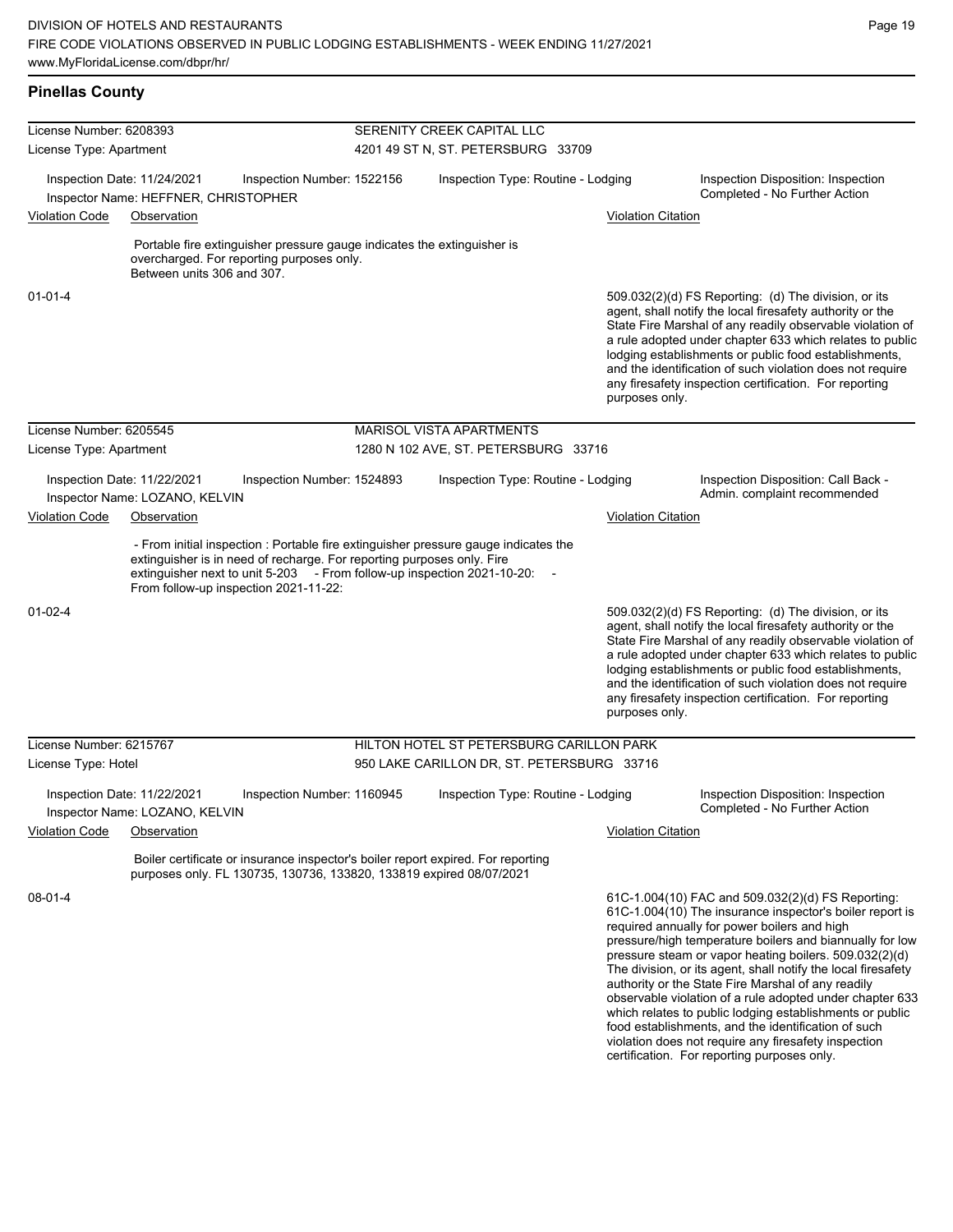## **Pinellas County**

| License Number: 6214076                                         |  |                                                                                                                                                   | <b>EXTENDED STAY HOTELS</b>        |                                                                                                                                                                                                                            |  |  |
|-----------------------------------------------------------------|--|---------------------------------------------------------------------------------------------------------------------------------------------------|------------------------------------|----------------------------------------------------------------------------------------------------------------------------------------------------------------------------------------------------------------------------|--|--|
| License Type: Motel                                             |  |                                                                                                                                                   | 2311 ULMERTON RD, CLEARWATER 33762 |                                                                                                                                                                                                                            |  |  |
| Inspection Date: 11/23/2021<br>Inspector Name: DAY-WALKER, LISA |  | Inspection Number: 1217904                                                                                                                        | Inspection Type: Routine - Lodging | Inspection Disposition: Inspection<br>Completed - No Further Action                                                                                                                                                        |  |  |
| <b>Violation Code</b><br>Observation                            |  |                                                                                                                                                   | <b>Violation Citation</b>          |                                                                                                                                                                                                                            |  |  |
|                                                                 |  | Boiler certificate or insurance inspector's boiler report expired 133787, 133768<br>1/30/2020. For reporting purposes only. ** Repeat Violation** |                                    |                                                                                                                                                                                                                            |  |  |
| $08-01-4$                                                       |  |                                                                                                                                                   |                                    | 61C-1.004(10) FAC and 509.032(2)(d) FS Reporting:<br>61C-1.004(10) The insurance inspector's boiler report is<br>required annually for power boilers and high<br>processed bigh tomporature hollows and bionpually for low |  |  |

pressure/high temperature boilers and biannually for low pressure steam or vapor heating boilers. 509.032(2)(d) The division, or its agent, shall notify the local firesafety authority or the State Fire Marshal of any readily observable violation of a rule adopted under chapter 633 which relates to public lodging establishments or public food establishments, and the identification of such violation does not require any firesafety inspection certification. For reporting purposes only.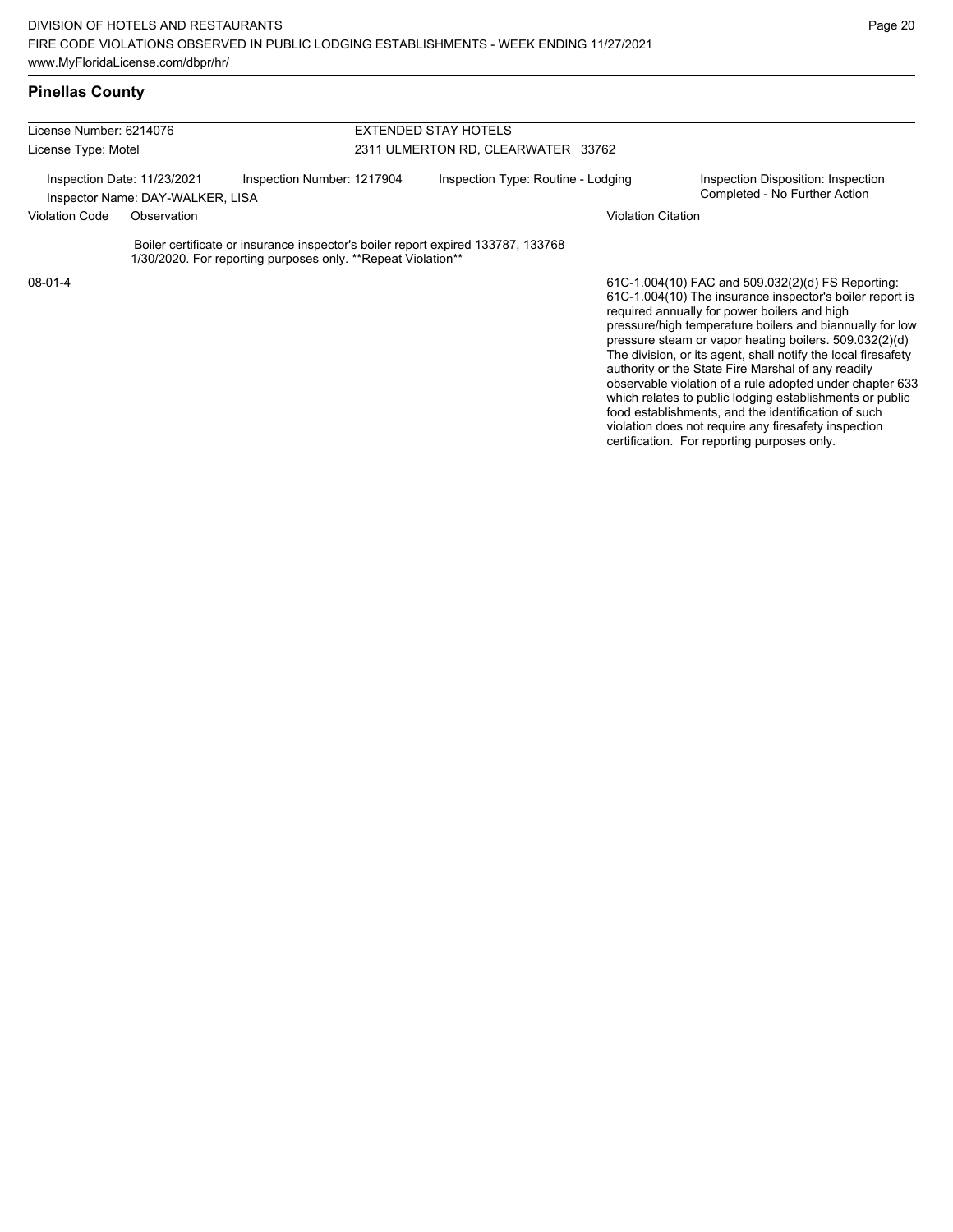| License Number: 6801281<br>License Type: Hotel                 |                        |                                                                                                                                                                                              | <b>HYATT REGENCY SARASOTA</b>         |                                                                                                                                                                    |  |  |
|----------------------------------------------------------------|------------------------|----------------------------------------------------------------------------------------------------------------------------------------------------------------------------------------------|---------------------------------------|--------------------------------------------------------------------------------------------------------------------------------------------------------------------|--|--|
|                                                                |                        |                                                                                                                                                                                              | 1000 BLVD OF THE ARTS, SARASOTA 34236 |                                                                                                                                                                    |  |  |
| Inspection Date: 11/22/2021<br>Inspector Name: MCKEON, MICHAEL |                        | Inspection Number: 1160247                                                                                                                                                                   | Inspection Type: Routine - Lodging    | Inspection Disposition: Call Back -<br>Admin. complaint recommended                                                                                                |  |  |
| <b>Violation Code</b>                                          | Observation            |                                                                                                                                                                                              |                                       | <b>Violation Citation</b>                                                                                                                                          |  |  |
|                                                                | <b>Expired 6/25/21</b> | - From initial inspection : Boiler certificate or insurance inspector's boiler report<br>expired. For reporting purposes only.<br>- From follow-up inspection 2021-11-22: ** Time Extended** |                                       |                                                                                                                                                                    |  |  |
| $08-01-4$                                                      |                        |                                                                                                                                                                                              |                                       | 61C-1.004(10) FAC and 509.032(2)(d) FS Reporting:<br>61C-1.004(10) The insurance inspector's boiler report is<br>required annually for power boilers and high<br>. |  |  |

61C-1.004(10) The insurance inspector's boiler report is pressure/high temperature boilers and biannually for low pressure steam or vapor heating boilers. 509.032(2)(d) The division, or its agent, shall notify the local firesafety authority or the State Fire Marshal of any readily observable violation of a rule adopted under chapter 633 which relates to public lodging establishments or public food establishments, and the identification of such violation does not require any firesafety inspection certification. For reporting purposes only.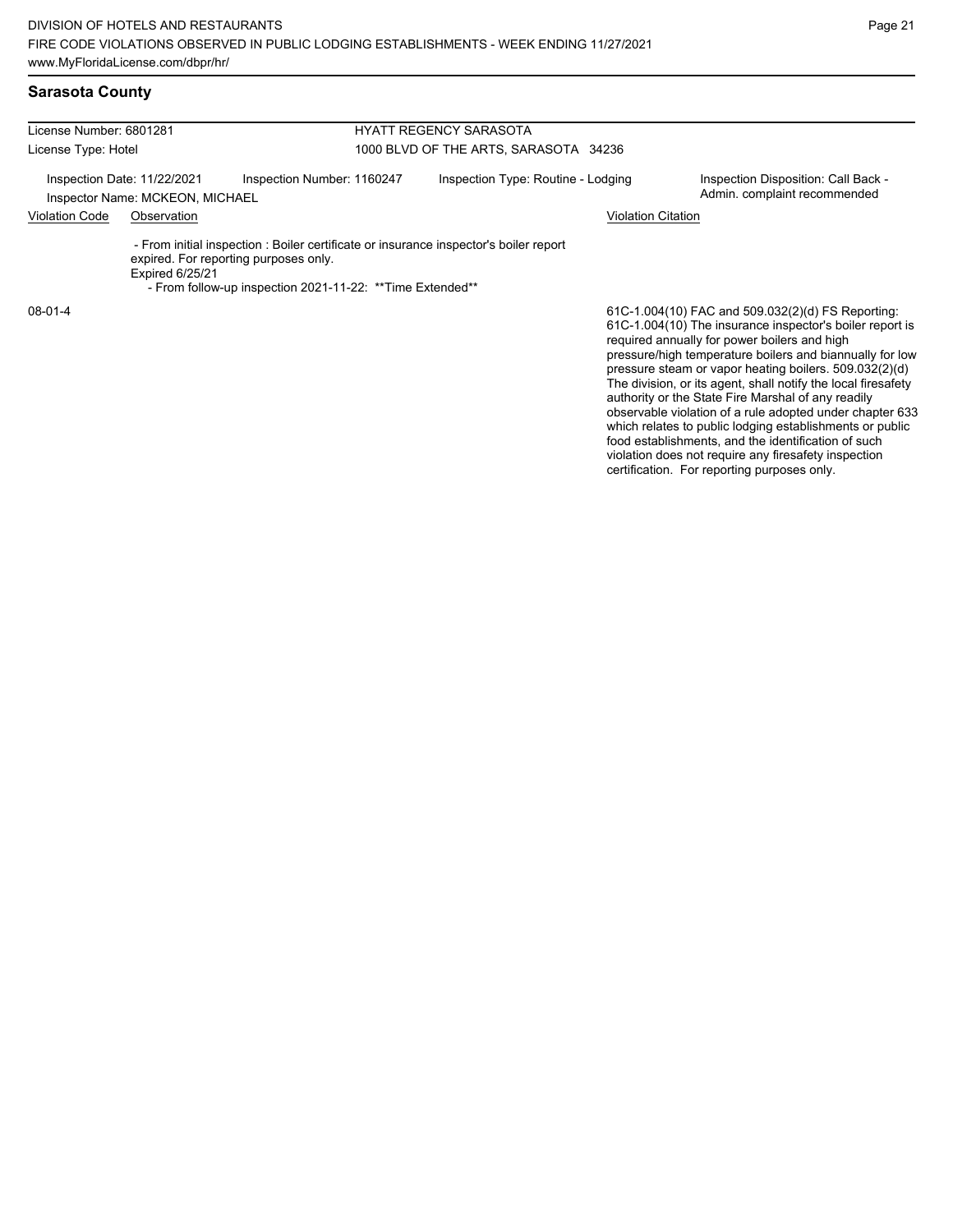| License Number: 6501641                                           |               |                                                                                                                                                                                                         | LA QUINTA INN & SUITES                    |                                                                                                                                                                                                                                        |  |  |  |
|-------------------------------------------------------------------|---------------|---------------------------------------------------------------------------------------------------------------------------------------------------------------------------------------------------------|-------------------------------------------|----------------------------------------------------------------------------------------------------------------------------------------------------------------------------------------------------------------------------------------|--|--|--|
| License Type: Hotel                                               |               |                                                                                                                                                                                                         | 215 ANASTASIA BLVD, SAINT AUGUSTINE 32080 |                                                                                                                                                                                                                                        |  |  |  |
| Inspection Date: 11/23/2021<br>Inspector Name: HARTMANN, MICHELLE |               | Inspection Number: 1159477                                                                                                                                                                              | Inspection Type: Routine - Lodging        | Inspection Disposition: Warning<br>Issued                                                                                                                                                                                              |  |  |  |
| <b>Violation Code</b><br>Observation                              |               |                                                                                                                                                                                                         | <b>Violation Citation</b>                 |                                                                                                                                                                                                                                        |  |  |  |
|                                                                   | purposes only | Hearing-impaired smoke detector is not functioning when tested. For reporting<br>208 and 207, 226, 233 and 202 hearing impaired detector does not sound<br>alarm. Room 202 does not strobe. **Warning** |                                           |                                                                                                                                                                                                                                        |  |  |  |
| $05-02-5$                                                         |               |                                                                                                                                                                                                         |                                           | 509.032(2)(d) FS Reporting: The division, or its agent,<br>shall notify the local firesafety authority or the State Fire<br>Marshal of any readily observable violation of a rule<br>adopted under chapter 633 which relates to public |  |  |  |

Page 22

lodging establishments or public food establishments, and the identification of such violation does not require any firesafety inspection certification. For reporting